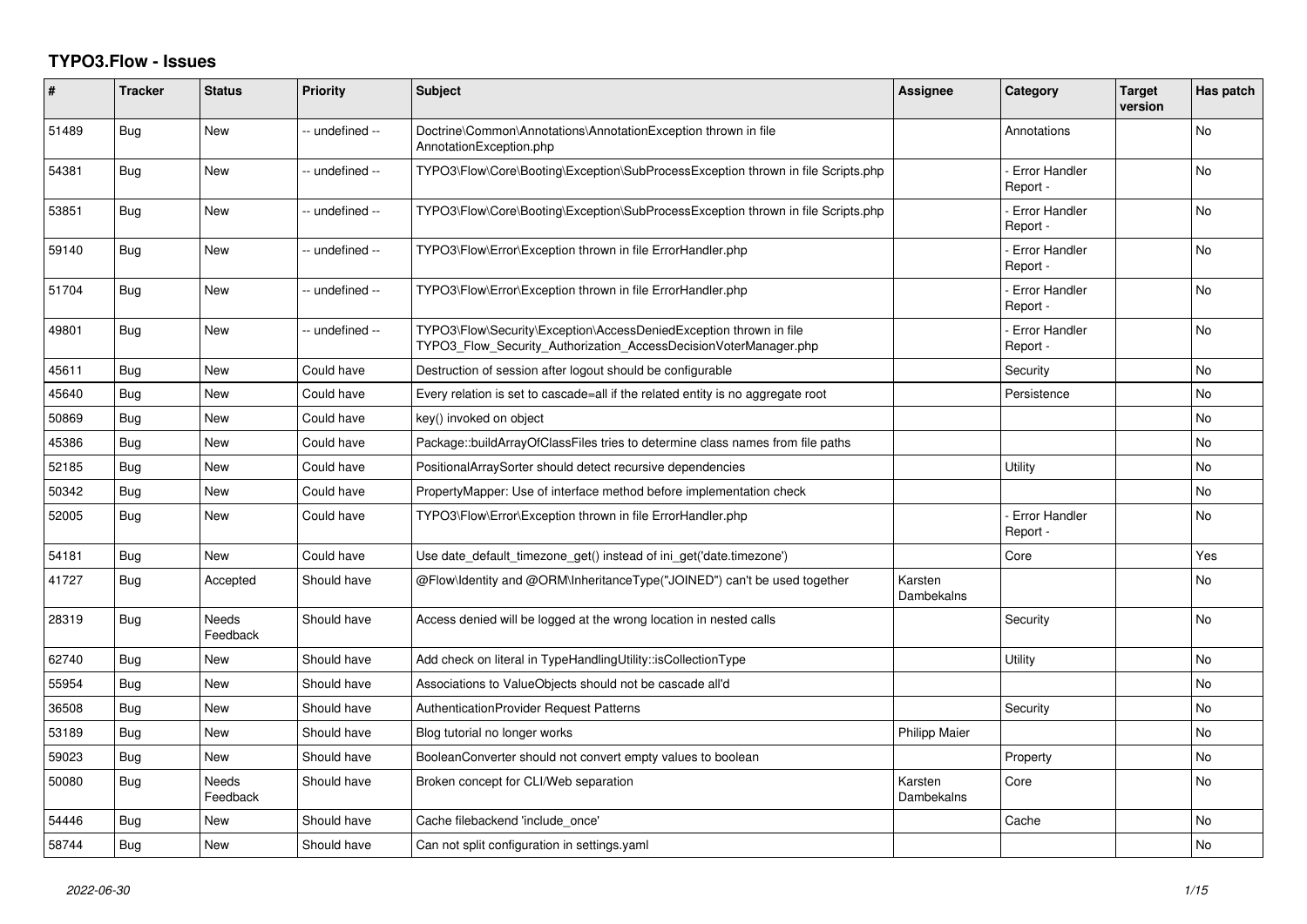| #     | <b>Tracker</b> | <b>Status</b>            | <b>Priority</b> | <b>Subject</b>                                                                                               | <b>Assignee</b>       | Category                    | <b>Target</b><br>version | Has patch |
|-------|----------------|--------------------------|-----------------|--------------------------------------------------------------------------------------------------------------|-----------------------|-----------------------------|--------------------------|-----------|
| 52430 | Bug            | <b>New</b>               | Should have     | Cannot convert from UUID to auto-increment ID                                                                |                       |                             |                          | No        |
| 28016 | Bug            | Needs<br>Feedback        | Should have     | Cascade remove of cleared ArrayCollection                                                                    | Karsten<br>Dambekalns | Persistence                 |                          | No        |
| 52909 | <b>Bug</b>     | New                      | Should have     | Class Loader fallback to non-proxy hides fatal errors                                                        |                       | Core                        |                          | <b>No</b> |
| 53533 | Bug            | New                      | Should have     | Class reflection assumes reverse PSR-0, can lead to fail in autoloader                                       |                       | Reflection                  |                          | No        |
| 57437 | <b>Bug</b>     | New                      | Should have     | Composer package replacement is not supported                                                                |                       | Package                     |                          | No        |
| 59442 | <b>Bug</b>     | <b>Under Review</b>      | Should have     | Composite primary keys including foreign entity don't work                                                   |                       | Persistence                 |                          | No        |
| 53224 | <b>Bug</b>     | <b>New</b>               | Should have     | Constructor in subclass breaks call chain leading to missing identifier / uuid                               |                       | Object                      |                          | No        |
| 56573 | Bug            | New                      | Should have     | Converting by Flow\Identity                                                                                  |                       | Persistence                 |                          | No        |
| 65684 | <b>Bug</b>     | New                      | Should have     | Could not acquire lock for ClassLoader cache creation                                                        | Sebastian Heuer       |                             |                          | No        |
| 46066 | <b>Bug</b>     | New                      | Should have     | Currency formatter uses wrong format for ISO 4217 currency codes                                             |                       | 118n                        |                          | <b>No</b> |
| 51312 | <b>Bug</b>     | New                      | Should have     | Default php error handler generates warning (when loading<br>TYPO3\Flow\Error\Exception class)               |                       | Core                        | 2.0                      | No        |
| 48430 | <b>Bug</b>     | <b>New</b>               | Should have     | Default validator-messages are not correctly formatted                                                       |                       |                             |                          | <b>No</b> |
| 44244 | <b>Bug</b>     | New                      | Should have     | defaultOrderings aren't applied on related objects                                                           |                       | Persistence                 |                          | No        |
| 29425 | <b>Bug</b>     | New                      | Should have     | Deletion of a blog post with resources fails with FK constraint error                                        |                       | Persistence                 |                          |           |
| 54146 | Bug            | New                      | Should have     | Different sorting of arguments in ACL Patterns doesnt work                                                   | Christian Müller      | Security                    |                          | <b>No</b> |
| 37354 | <b>Bug</b>     | Accepted                 | Should have     | Do not apply generateValueHash() and generateUuid() if custom identifier is used                             | Karsten<br>Dambekalns | Persistence                 |                          | No        |
| 51188 | <b>Bug</b>     | New                      | Should have     | Doctrine does not respect AOP-injected properties                                                            |                       | Persistence                 |                          | No        |
| 44148 | <b>Bug</b>     | New                      | Should have     | Documentation for executeCommand() needs clarification                                                       |                       |                             | 2.0.1                    | No        |
| 40802 | <b>Bug</b>     | Accepted                 | Should have     | Documentation mistake (authentication)                                                                       | Karsten<br>Dambekalns | Documentation -             | 1.1.1                    | No        |
| 47236 | Bug            | <b>Needs</b><br>Feedback | Should have     | Error at offset 6279 of 6338                                                                                 |                       |                             |                          | No        |
| 43967 | <b>Bug</b>     | New                      | Should have     | Error in evaluating orphanRemoval in Flow Annotation driver                                                  |                       | Persistence                 |                          | <b>No</b> |
| 48873 | <b>Bug</b>     | New                      | Should have     | Error when calling resourceManager->deleteResource on unpublished Resource                                   |                       | - Error Handler<br>Report - |                          | No        |
| 40410 | <b>Bug</b>     | Needs<br>Feedback        | Should have     | Exception when using Apc, Memcached of Redis cache backend for reflection status<br>and object configuration | Karsten<br>Dambekalns | Cache                       |                          | No        |
| 52945 | Bug            | New                      | Should have     | Excluded classes should only be excluded from reflection but still autoloaded                                |                       |                             |                          | No        |
| 53262 | Bug            | New                      | Should have     | FileBakend have some race condition                                                                          | Dominique Feyer       | Cache                       |                          | Yes       |
| 55306 | <b>Bug</b>     | <b>Under Review</b>      | Should have     | Filenames should not exceed 255 characters                                                                   | Christian Müller      |                             |                          | No        |
| 43192 | Bug            | Accepted                 | Should have     | findByIdentifier() for non-persisted objects not working for custom identifier properties                    | Karsten<br>Dambekalns | Persistence                 |                          | No        |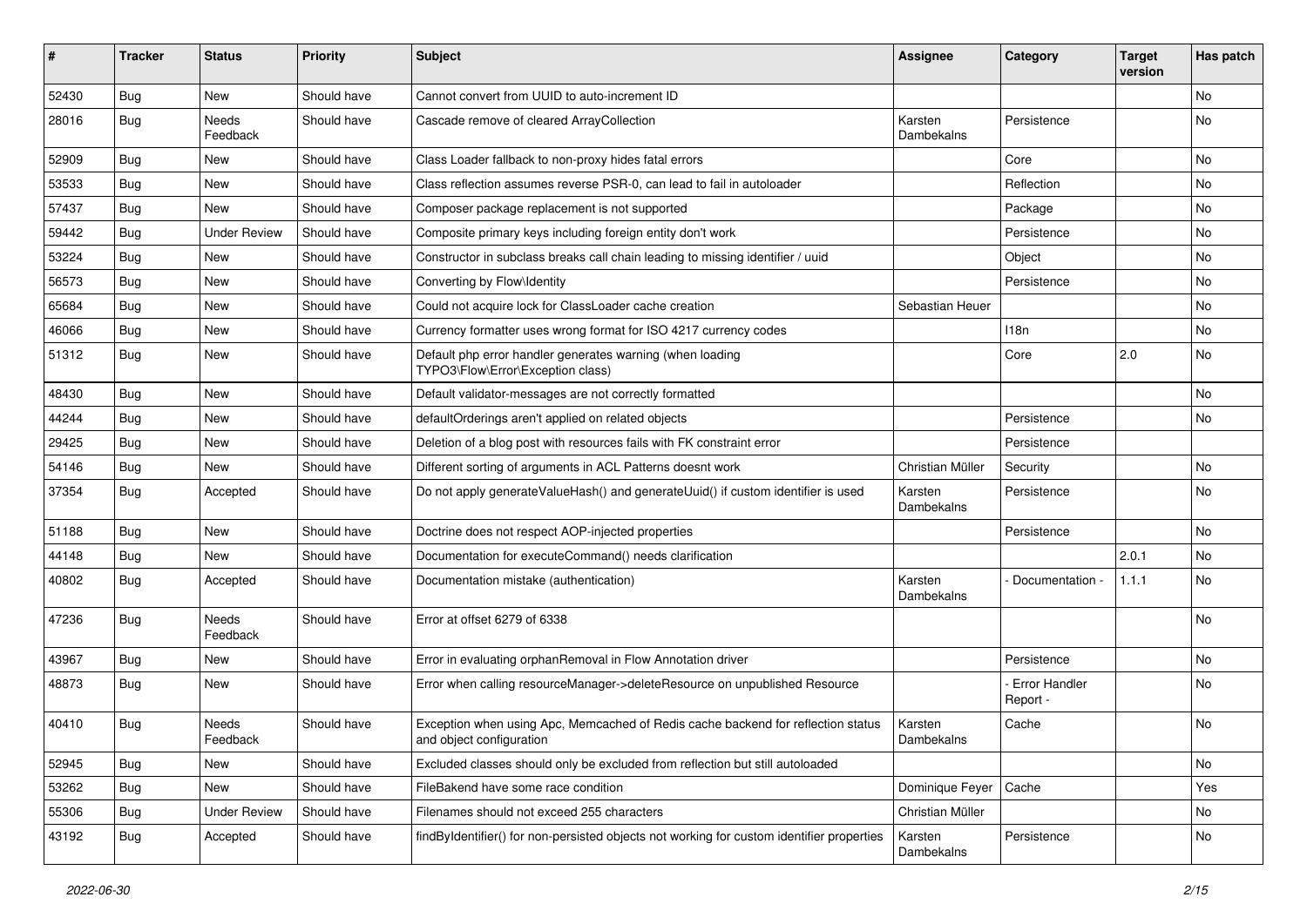| #     | <b>Tracker</b> | <b>Status</b>            | <b>Priority</b> | Subject                                                                                       | Assignee                    | Category      | <b>Target</b><br>version | Has patch |
|-------|----------------|--------------------------|-----------------|-----------------------------------------------------------------------------------------------|-----------------------------|---------------|--------------------------|-----------|
| 59366 | Bug            | <b>Under Review</b>      | Should have     | fix* lifecycle callbacks should not be registered for unproxied entities                      |                             | Persistence   |                          | No        |
| 32574 | Bug            | Accepted                 | Should have     | FLOW3 enters fork bombs when using cgi-fcgi vs cli                                            | Karsten<br>Dambekalns       | Core          |                          | No        |
| 58193 | Bug            | <b>Under Review</b>      | Should have     | Forward-port changelogs to master branch                                                      | Karsten<br>Dambekalns       |               |                          | No        |
| 47487 | <b>Bug</b>     | <b>New</b>               | Should have     | Functional test classes in package without classes are not compiled                           |                             | Core          | 2.0.1                    | No        |
| 31002 | <b>Bug</b>     | New                      | Should have     | Generated __sleep method handles static properties as members.                                |                             | Reflection    |                          |           |
| 46010 | <b>Bug</b>     | New                      | Should have     | Generating a DiscriminatorMap with base class in different namespace does not work            |                             | Persistence   |                          | <b>No</b> |
| 47429 | <b>Bug</b>     | New                      | Should have     | Global policy files no longer allowed                                                         |                             | Security      |                          | No        |
| 36495 | <b>Bug</b>     | New                      | Should have     | HTTP Response is sent before persistence preventing Exceptions to be displayed on<br>redirect |                             | Persistence   |                          | No        |
| 51763 | Bug            | New                      | Should have     | HttpRequest always returns content of the current request                                     |                             | Http          |                          | <b>No</b> |
| 59084 | <b>Bug</b>     | New                      | Should have     | if 403 Exception show reason                                                                  |                             |               |                          | No        |
| 41533 | <b>Bug</b>     | <b>Needs</b><br>Feedback | Should have     | Ignored object-validation in editAction when redirecting back from updateAction               |                             |               |                          | No        |
| 48596 | <b>Bug</b>     | <b>Under Review</b>      | Should have     | IgnoredTags configuration should be easier to configure from packages                         | Alexander Berl              | Configuration |                          | <b>No</b> |
| 47950 | <b>Bug</b>     | New                      | Should have     | import of remote resources                                                                    |                             | Resource      | 2.0.1                    | No        |
| 58773 | <b>Bug</b>     | Accepted                 | Should have     | Improve NoMatchingRouteException                                                              | <b>Bastian</b><br>Waidelich | MVC - Routing |                          | No        |
| 51811 | <b>Bug</b>     | <b>New</b>               | Should have     | Improve session handle when the authenticated account is removed from persitance              | Dominique Feyer             |               |                          | Yes       |
| 43541 | <b>Bug</b>     | New                      | Should have     | Incomplete classes path detection for PSR-0                                                   |                             | Core          | 2.0.1                    | No        |
| 27088 | <b>Bug</b>     | On Hold                  | Should have     | initializeObject() is called too early when reconstructing entities                           |                             | Object        |                          | <b>No</b> |
| 33293 | <b>Bug</b>     | New                      | Should have     | Injection to private variable results in injection of the the wrong class                     |                             |               |                          | No        |
| 57450 | <b>Bug</b>     | New                      | Should have     | International E-Mail addresses (umlauts, etc.) are not validated correctly                    |                             | Validation    |                          | No        |
| 27045 | Bug            | New                      | Should have     | Introduced properties are not available in the reflection service during a compile run        |                             | <b>AOP</b>    |                          |           |
| 57815 | <b>Bug</b>     | New                      | Should have     | Invalid resources are saved in the persistent resources folder                                |                             | Resource      |                          | No        |
| 35083 | <b>Bug</b>     | New                      | Should have     | involving SecurityContext in Widget's __wakeup situation leads to an exception                |                             | Object        |                          | No        |
| 51972 | <b>Bug</b>     | <b>New</b>               | Should have     | Joins for every deep property constraint make cartesian selection                             | Adrian Föder                |               |                          | Yes       |
| 48532 | <b>Bug</b>     | <b>Under Review</b>      | Should have     | JsonView Configuration behaves differently for arrays and objects                             | Alexander Berl              | <b>MVC</b>    |                          | No        |
| 34404 | <b>Bug</b>     | New                      | Should have     | JsonView transformObject does not respect_descendAll configuration                            |                             |               |                          | No        |
| 41029 | Bug            | Accepted                 | Should have     | Method security is also evaluating abstract classes                                           | Karsten<br>Dambekalns       | Security      |                          | No        |
| 52014 | <b>Bug</b>     | New                      | Should have     | Migration makes fields NOT NULL even though not true                                          |                             | Persistence   |                          | No        |
| 43190 | <b>Bug</b>     | Accepted                 | Should have     | Misleading exception message for incompatible database structure                              | Karsten<br>Dambekalns       | Persistence   | 2.0.1                    | No        |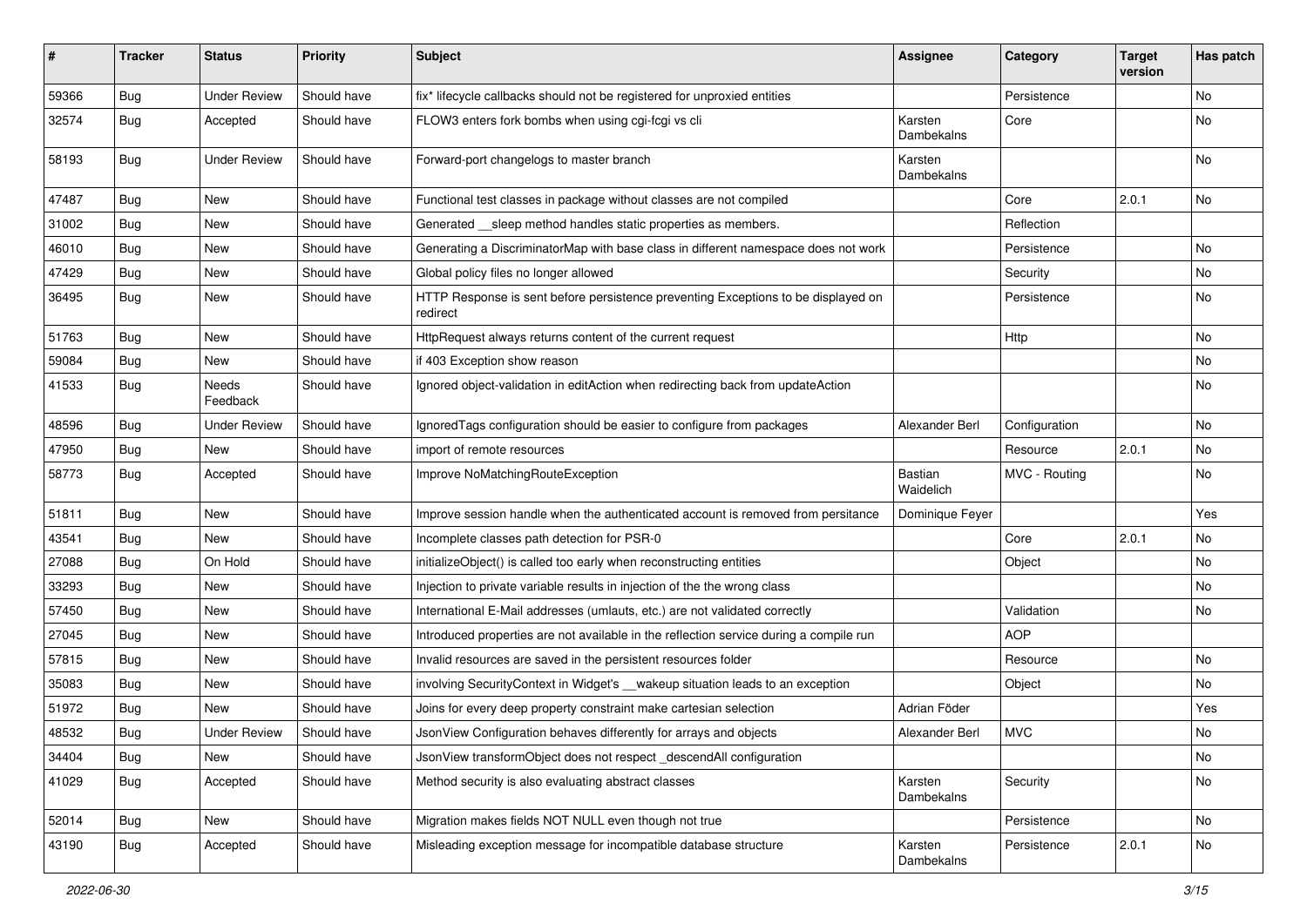| $\pmb{\#}$ | <b>Tracker</b> | <b>Status</b>       | <b>Priority</b> | <b>Subject</b>                                                                                              | <b>Assignee</b>        | Category        | <b>Target</b><br>version | Has patch |
|------------|----------------|---------------------|-----------------|-------------------------------------------------------------------------------------------------------------|------------------------|-----------------|--------------------------|-----------|
| 57972      | Bug            | <b>New</b>          | Should have     | Missing @ManyToOne in example for resource                                                                  |                        | Documentation - |                          | <b>No</b> |
| 38004      | <b>Bug</b>     | Accepted            | Should have     | Missing CheatSheet folder for Getting Started manual                                                        | Karsten<br>Dambekalns  | Documentation - | 1.1.1                    | No        |
| 54458      | <b>Bug</b>     | <b>New</b>          | Should have     | Missing Version Number in packages                                                                          |                        | Package         |                          | No        |
| 40824      | Bug            | Needs<br>Feedback   | Should have     | Modified action controller methods not detected properly                                                    | Andreas Förthner       |                 |                          | No        |
| 53620      | <b>Bug</b>     | New                 | Should have     | Move Classes/TYPO3/Flow/Composer to own Package                                                             |                        | Package         |                          | No        |
| 59322      | <b>Bug</b>     | New                 | Should have     | Mssing field exception should show missing migrations as well                                               |                        | Persistence     |                          | No        |
| 40283      | Bug            | New                 | Should have     | New constructor in grandparent class not called                                                             |                        | Object          |                          | No        |
| 30425      | <b>Bug</b>     | New                 | Should have     | New methods are not updated in Policies during Development                                                  |                        | Security        |                          |           |
| 33078      | <b>Bug</b>     | New                 | Should have     | No Redirect to Login                                                                                        |                        | Security        |                          | <b>No</b> |
| 49566      | <b>Bug</b>     | New                 | Should have     | NULL source values are not handled correctly                                                                | Adrian Föder           | Property        |                          | No        |
| 37302      | <b>Bug</b>     | Needs<br>Feedback   | Should have     | NumberValidator                                                                                             | Carsten Bleicker       | Validation      |                          | No        |
| 49372      | <b>Bug</b>     | New                 | Should have     | ObjectConverter ignores implemented interface when mapping subtype                                          |                        |                 |                          | No        |
| 13559      | <b>Bug</b>     | Accepted            | Should have     | ObjectSerializer failes with persistent objects within arrays                                               | Karsten<br>Dambekalns  | Persistence     |                          | No        |
| 46974      | Bug            | Accepted            | Should have     | Original and Proxy class in one file makes it difficult to reach 100% code coverage for<br>functional tests | Christian Müller       | Object          |                          | No        |
| 36804      | <b>Bug</b>     | New                 | Should have     | Orphaned entities within aggregates are not removed                                                         |                        | Persistence     |                          | No        |
| 51847      | <b>Bug</b>     | New                 | Should have     | Overiding controller actions with other required parameter sets results in fatal error.                     |                        | Reflection      | 2.x                      | No        |
| 58927      | <b>Bug</b>     | New                 | Should have     | Overlapping ressouce definitions in Policy.yaml resolved incorrectly                                        |                        | Security        | 2.1                      | No        |
| 27721      | <b>Bug</b>     | Needs<br>Feedback   | Should have     | Permissions of uploaded resources not correct                                                               | Karsten<br>Dambekalns  | Resource        |                          | No        |
| 57374      | Bug            | New                 | Should have     | Persisted entities saved in session are not resolved                                                        |                        | Session         | 2.x                      | No        |
| 45669      | <b>Bug</b>     | New                 | Should have     | PersistentObjectConverter does not convert ValueObjects by __identity                                       |                        |                 |                          | No        |
| 56107      | <b>Bug</b>     | New                 | Should have     | Property mapping configuration only supports one wildcard at a time                                         |                        | Property        |                          | No        |
| 34134      | Bug            | Needs<br>Feedback   | Should have     | PropertyMapper throws unnecessary exception                                                                 | Christian Müller       | Property        |                          | Yes       |
| 37292      | <b>Bug</b>     | <b>Under Review</b> | Should have     | PropertyMappingConfiguration::mapUnknownProperties is not passed down to<br>Subconfiguration                | Sebastian<br>Kurfuerst | Property        |                          | Yes       |
| 36634      | <b>Bug</b>     | New                 | Should have     | Reconstituted entities do not have their properties set when initializeObject() is called                   |                        |                 |                          | No        |
| 36633      | Bug            | New                 | Should have     | Reconstituted entities should not have the FLOW3_Persistence_clone property set                             |                        |                 |                          | No        |
| 43947      | <b>Bug</b>     | New                 | Should have     | Redirect to login after Session timeout                                                                     |                        |                 |                          | No        |
| 47325      | <b>Bug</b>     | <b>Under Review</b> | Should have     | ReflectionData and classSchema caches need not be freezable                                                 |                        | Reflection      | 2.0.1                    | No        |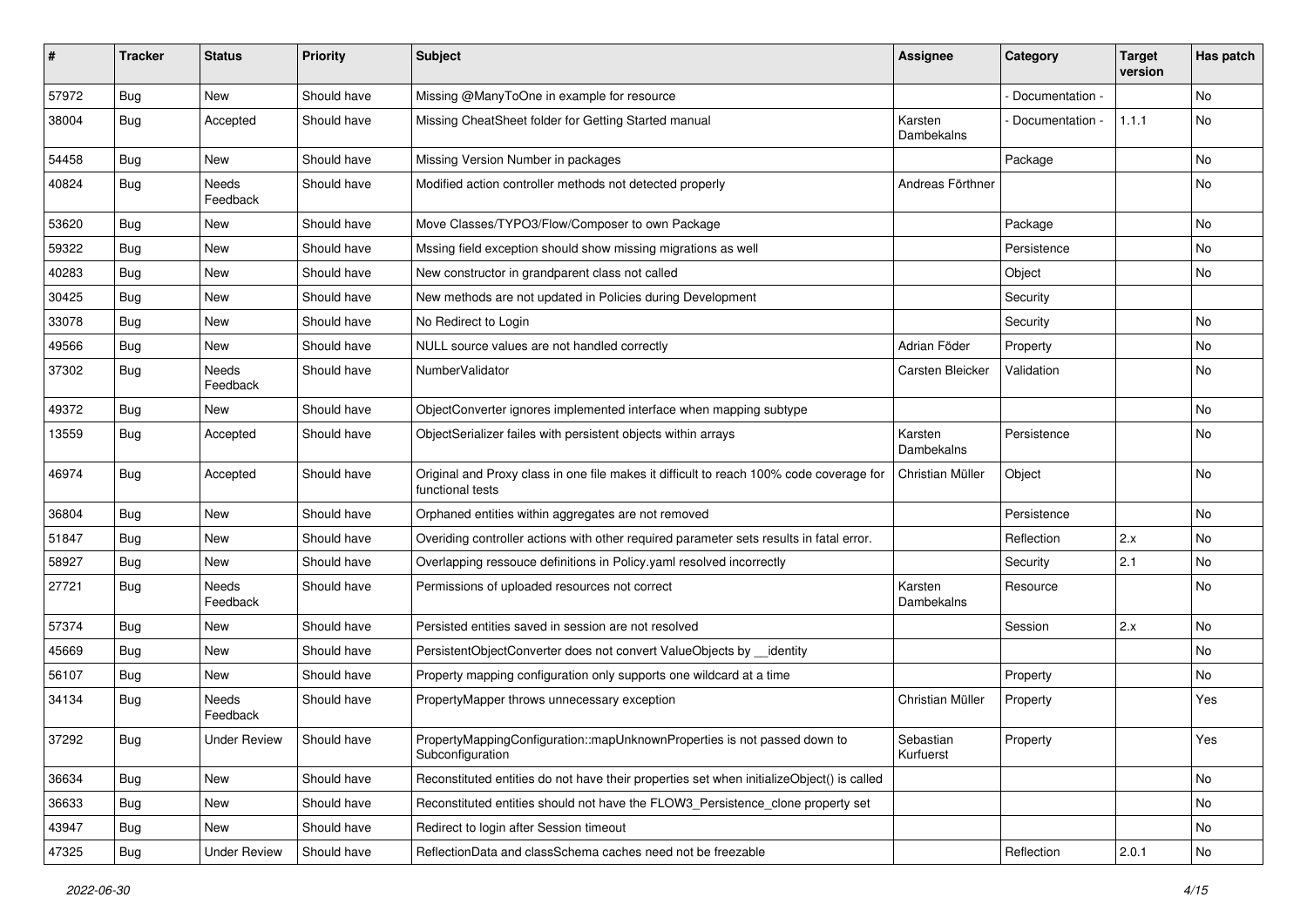| #     | <b>Tracker</b> | <b>Status</b>            | <b>Priority</b> | <b>Subject</b>                                                                                                               | <b>Assignee</b>       | Category                    | <b>Target</b><br>version | Has patch |
|-------|----------------|--------------------------|-----------------|------------------------------------------------------------------------------------------------------------------------------|-----------------------|-----------------------------|--------------------------|-----------|
| 45272 | Bug            | New                      | Should have     | Related Value Objects get deleted by default cascading                                                                       |                       |                             |                          | No        |
| 47858 | <b>Bug</b>     | Needs<br>Feedback        | Should have     | Remove .htaccess from Composer Installer Essentials                                                                          | Christopher<br>Hlubek | Package                     | 2.0.1                    | No        |
| 48429 | <b>Bug</b>     | New                      | Should have     | Remove- and update-actions on repository are not persisted                                                                   |                       |                             |                          | No        |
| 44184 | <b>Bug</b>     | New                      | Should have     | Request arguments are not merged correctly for single object actions                                                         |                       | <b>MVC</b>                  | 2.0.1                    | No        |
| 44186 | <b>Bug</b>     | New                      | Should have     | Request does not accept custom Content-Type                                                                                  |                       | <b>MVC</b>                  | 2.0.1                    | <b>No</b> |
| 58996 | <b>Bug</b>     | New                      | Should have     | ResourceManager adding to persistence                                                                                        |                       |                             |                          | No        |
| 42888 | <b>Bug</b>     | Needs<br>Feedback        | Should have     | ResourceManager chokes on non existing files                                                                                 |                       | Resource                    |                          | No        |
| 62009 | <b>Bug</b>     | New                      | Should have     | Rewrite URI Filename could be empty                                                                                          |                       |                             |                          |           |
| 54589 | Bug            | New                      | Should have     | Role parent is not removed from roles MM table                                                                               |                       | Security                    |                          | No        |
| 49780 | <b>Bug</b>     | <b>New</b>               | Should have     | Roles are not synchronized                                                                                                   |                       | Security                    |                          | No        |
| 50395 | Bug            | Accepted                 | Should have     | Route cache caches routes for non dispatchable requests                                                                      | Bastian<br>Waidelich  | MVC - Routing               |                          | No        |
| 45917 | <b>Bug</b>     | New                      | Should have     | RoutePartHandler transliteration must be improved                                                                            |                       | MVC - Routing               |                          | No        |
| 46073 | <b>Bug</b>     | <b>Under Review</b>      | Should have     | Scripts::executeCommand must be usable outsite of TYPO3.Flow                                                                 |                       |                             |                          | No        |
| 39414 | <b>Bug</b>     | New                      | Should have     | <b>Security Documentation</b>                                                                                                |                       | Documentation -             |                          | No        |
| 46210 | <b>Bug</b>     | Needs<br>Feedback        | Should have     | securityContext->getParty() in the initializeObject() method of a session-Scope object<br>throws exception on second request |                       | Session                     |                          | No        |
| 58153 | Bug            | New                      | Should have     | Session - Scope, Property with interface annotation fails at wakeup                                                          |                       | <b>AOP</b>                  | 2.1                      | <b>No</b> |
| 44203 | <b>Bug</b>     | Needs<br>Feedback        | Should have     | Session implementation is still racy                                                                                         | Robert Lemke          | Session                     | 2.0.1                    | No        |
| 33465 | <b>Bug</b>     | New                      | Should have     | Some vital commands to recover the system fail when recovery is needed                                                       |                       | Command                     |                          | No        |
| 39699 | <b>Bug</b>     | Accepted                 | Should have     | SQL DDL for TYPO3\FLOW3\Cache\Backend\PdoBackend                                                                             | Karsten<br>Dambekalns | Cache                       |                          | No        |
| 45623 | Bug            | New                      | Should have     | SQL error when calling TYPO3.Blog Setup controller                                                                           |                       | Documentation -             |                          | No        |
| 38216 | <b>Bug</b>     | <b>Needs</b><br>Feedback | Should have     | Static method calls in reflected classes refer to _Original class                                                            |                       |                             |                          | No        |
| 49011 | <b>Bug</b>     | Under Review             | Should have     | Support executing TYPO3. Flow inside a PHAR                                                                                  |                       |                             |                          | No        |
| 54744 | Bug            | New                      | Should have     | System.log contains many NOTICE Flow The argument "workspace" declared in<br>pointcut does not exist in method TYPO3         |                       | Log                         |                          | No        |
| 53350 | Bug            | Accepted                 | Should have     | Trying to create a Link in an Template in CLI Context should provide a helpful<br>exception                                  | Bastian<br>Waidelich  | MVC - Routing               |                          | No        |
| 59747 | <b>Bug</b>     | New                      | Should have     | TYPO3\Flow\Error\Exception thrown in file ErrorHandler.php                                                                   |                       |                             |                          | No        |
| 59049 | Bug            | New                      | Should have     | TYPO3\Flow\Error\Exception thrown in file ErrorHandler.php                                                                   |                       | - Error Handler<br>Report - |                          | No        |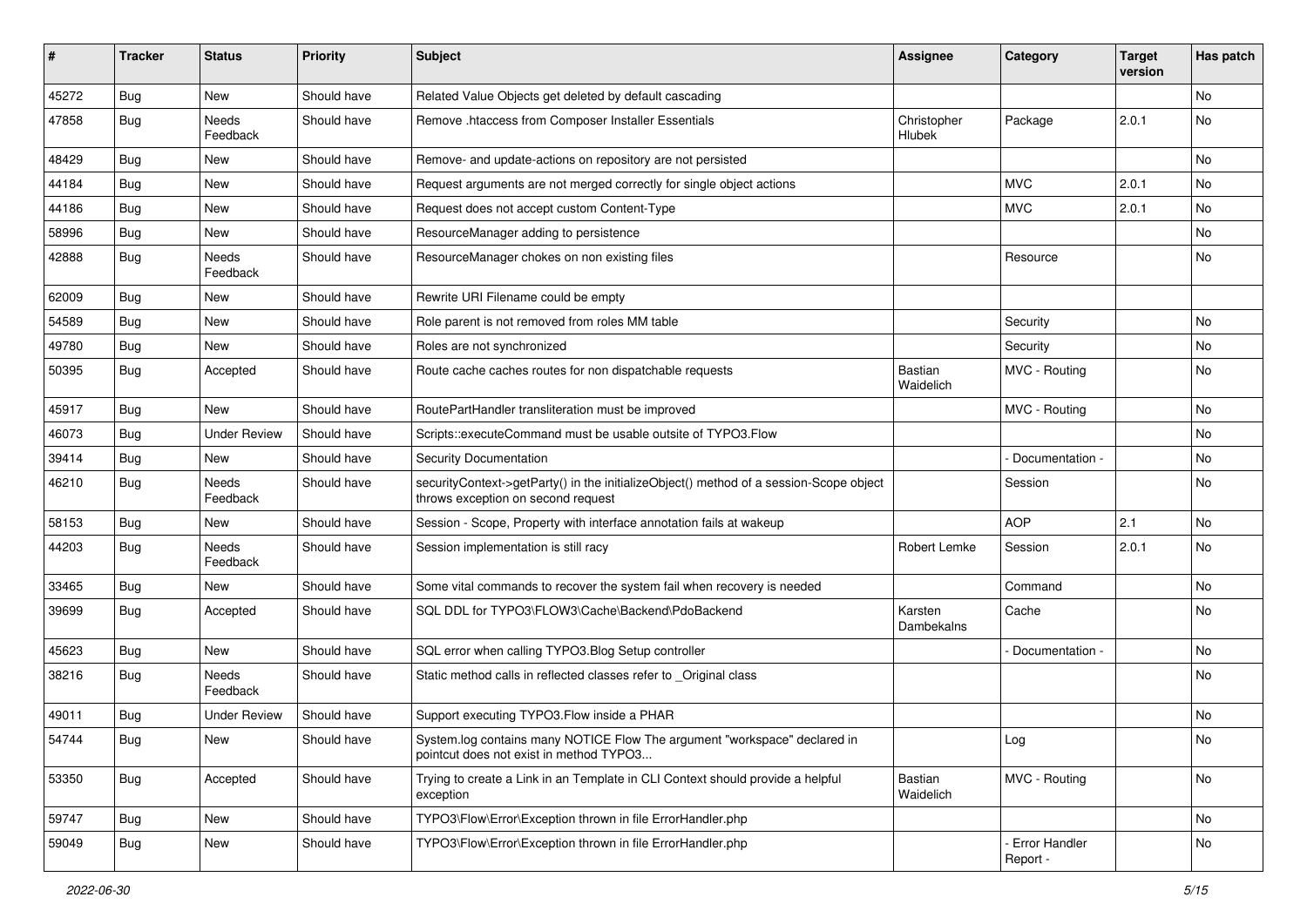| #     | <b>Tracker</b> | <b>Status</b>            | <b>Priority</b> | Subject                                                                                                 | Assignee              | Category      | <b>Target</b><br>version | Has patch |
|-------|----------------|--------------------------|-----------------|---------------------------------------------------------------------------------------------------------|-----------------------|---------------|--------------------------|-----------|
| 44361 | Bug            | <b>New</b>               | Should have     | TYPO3\Flow\I18n\Formatter\DatetimeFormatter - caching DATETIME type                                     |                       | 118n          | 2.0.1                    | No        |
| 58852 | <b>Bug</b>     | New                      | Should have     | TYPO3\Flow\Security\Exception\AccessDeniedException should clarify which action<br>fails to execute     |                       | Security      |                          | No        |
| 45405 | <b>Bug</b>     | Accepted                 | Should have     | Uncaught Exception in DynamicRoutePart                                                                  | Bastian<br>Waidelich  | MVC - Routing |                          | No        |
| 39096 | <b>Bug</b>     | <b>New</b>               | Should have     | Unnecessary compile invoked in non production context?                                                  |                       | Core          | 2.0.1                    | <b>No</b> |
| 37316 | <b>Bug</b>     | New                      | Should have     | Use findBestMatchingLocale instead of getDefaultLocale?                                                 |                       | Validation    |                          | No        |
| 25988 | <b>Bug</b>     | New                      | Should have     | Useless proxies are built for some classes                                                              |                       | Object        |                          |           |
| 59357 | Bug            | New                      | Should have     | Using the PackageManager directly instead of the Interface results in unexpected<br>behavior            |                       |               |                          | No        |
| 37564 | <b>Bug</b>     | New                      | Should have     | Validation of Parent Object containing properties of type ManyToOne and<br>ManyToMany to same Target    |                       | Validation    |                          | <b>No</b> |
| 57796 | <b>Bug</b>     | <b>New</b>               | Should have     | XLIFF Fails if $id ==$ nodedata                                                                         |                       |               |                          | No.       |
| 44185 | <b>Bug</b>     | New                      | Should have     | XML body always need a root node                                                                        |                       | <b>MVC</b>    | 2.0.1                    | No.       |
| 39674 | <b>Bug</b>     | New                      | Should have     | \TYPO3\FLOW3\var dump behaves weird in controller actions doing return                                  |                       | <b>MVC</b>    |                          | No        |
| 48093 | Bug            | New                      | Must have       | AbstractCompositeValidators memory consumption continuously grow                                        |                       | Validation    | 2.0.1                    | Yes       |
| 35720 | Bug            | New                      | Must have       | Access denied Exception for widget links to actions with a policy                                       |                       | Security      |                          | No        |
| 33055 | <b>Bug</b>     | New                      | Must have       | AccessDeniedException instead of WebRedirect                                                            |                       | Security      |                          | No        |
| 38980 | <b>Bug</b>     | <b>New</b>               | Must have       | ActionController: behavior of required arguments is not consistent                                      |                       | Validation    |                          | No        |
| 27379 | <b>Bug</b>     | <b>Needs</b><br>Feedback | Must have       | add check to clear the database at tearDown in testing                                                  |                       |               |                          | No        |
| 31500 | <b>Bug</b>     | <b>Under Review</b>      | Must have       | Argument validation for CLI requests is not done                                                        | Karsten<br>Dambekalns | Validation    |                          | No        |
| 2974  | Bug            | New                      | Must have       | Aspect / Proxy Cache is not emptied automatically if an interface used for introduction<br>was modified | Robert Lemke          | <b>AOP</b>    |                          |           |
| 32707 | <b>Bug</b>     | Accepted                 | Must have       | <b>Bad Bad FileBackend</b>                                                                              | Karsten<br>Dambekalns | Cache         | 2.0.1                    | No        |
| 42520 | <b>Bug</b>     | <b>New</b>               | Must have       | Cache must be flushed globally for package state changes                                                |                       | Core          |                          | No        |
| 51809 | Bug            | <b>Under Review</b>      | Must have       | Commit "[BUGFIX] Published resources don't support symlinks" produces an fatal<br>error on Windows      | Adrian Föder          | Core          | 2.0.1                    | No        |
| 43621 | <b>Bug</b>     | <b>Under Review</b>      | Must have       | Composer installer overwrites Settings.yaml.example                                                     | Karsten<br>Dambekalns |               |                          | No        |
| 48898 | Bug            | New                      | Must have       | configuration for roles fails if one of Policy yaml files contain empty "roles array"                   | Christian Müller      | Security      | 2.0.1                    | No        |
| 31210 | Bug            | New                      | Must have       | constructor of proxy class not compatible with interfaces defening a constructor                        |                       | Object        |                          | No        |
| 42606 | Bug            | New                      | Must have       | Content Security with nested objects                                                                    |                       | Security      |                          | No        |
| 57541 | <b>Bug</b>     | <b>Under Review</b>      | Must have       | Content Security: operands work intrinsically differently in Rewrite and Manual check                   |                       | Security      |                          | No        |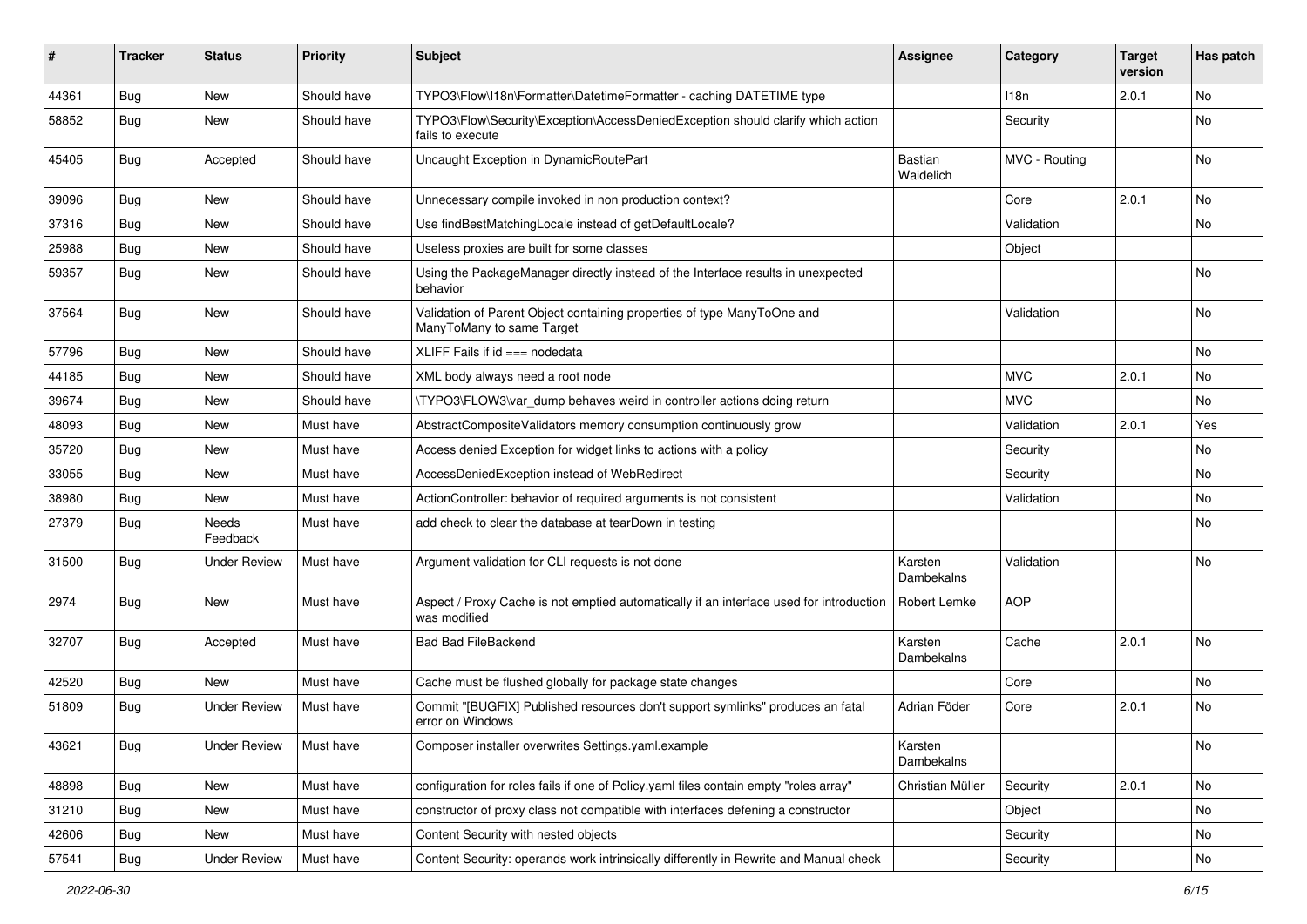| ∦     | <b>Tracker</b> | <b>Status</b>            | Priority  | <b>Subject</b>                                                                                          | <b>Assignee</b>       | Category                    | <b>Target</b><br>version | Has patch      |
|-------|----------------|--------------------------|-----------|---------------------------------------------------------------------------------------------------------|-----------------------|-----------------------------|--------------------------|----------------|
| 42601 | Bug            | <b>Under Review</b>      | Must have | Content Security: QOM rewriting is omitted if used in certain cases in an Action<br>Controller          | Robert Lemke          | Security                    | 2.0.1                    | <b>No</b>      |
| 41148 | <b>Bug</b>     | <b>New</b>               | Must have | Converting of ValueObjects                                                                              |                       |                             |                          | N <sub>o</sub> |
| 47073 | <b>Bug</b>     | <b>New</b>               | Must have | Cookie causes Error after Update                                                                        |                       | Http                        |                          | <b>No</b>      |
| 27798 | Bug            | Accepted                 | Must have | CSRF protection not working for forms in a plugin                                                       |                       | Security                    | 2.0.1                    | <b>No</b>      |
| 35831 | Bug            | New                      | Must have | Deleting or unpublishing of a resource deletes all published symlinks<br>(Web/_Resources/Persistent)    |                       |                             |                          | <b>No</b>      |
| 46716 | <b>Bug</b>     | New                      | Must have | Empty class names in Dependencylnjection proxy code when using Caches /<br>Factory-created dependencies |                       | Object                      | 2.0.1                    | No             |
| 33024 | Bug            | Accepted                 | Must have | Exception when validating a float in a Model with the Number validator                                  | Karsten<br>Dambekalns | 118n                        |                          | No             |
| 58975 | Bug            | <b>New</b>               | Must have | Fix command for Linux in Qucikstart documentation                                                       |                       | Documentation -             |                          | No             |
| 56856 | Bug            | <b>Under Review</b>      | Must have | <b>Fix StandardView Template</b>                                                                        |                       |                             |                          | No             |
| 55937 | Bug            | <b>New</b>               | Must have | FlashMessage queue is lost                                                                              |                       | Session                     |                          | <b>No</b>      |
| 56544 | Bug            | <b>New</b>               | Must have | FLOW Exception on tar package inclusion via composer                                                    |                       | Core                        |                          | No.            |
| 30424 | Bug            | <b>New</b>               | Must have | Forward object arguments with changes                                                                   |                       | <b>MVC</b>                  |                          |                |
| 37352 | Bug            | <b>Under Review</b>      | Must have | generateValueHash() should use getIdentifierByObject()                                                  | Karsten<br>Dambekalns | Persistence                 |                          | No             |
| 32105 | <b>Bug</b>     | <b>New</b>               | Must have | Ignore Validation ignored if ACL is set for this controller action                                      |                       | Security                    |                          | <b>No</b>      |
| 46120 | Bug            | <b>New</b>               | Must have | Important step missing in the installation chapter                                                      |                       | Documentation -             |                          | <b>No</b>      |
| 37571 | <b>Bug</b>     | <b>New</b>               | Must have | Inherited proxies fail when implementing clone                                                          |                       | <b>AOP</b>                  |                          | <b>No</b>      |
| 58494 | Bug            | <b>Needs</b><br>Feedback | Must have | Inifinite redirects if index.php presents in URI                                                        | Bastian<br>Waidelich  | MVC - Routing               |                          | <b>No</b>      |
| 32425 | Bug            | Accepted                 | Must have | IpAddressRange methods not completly implemented                                                        | Karsten<br>Dambekalns | Security                    |                          | Yes            |
| 46097 | <b>Bug</b>     | <b>New</b>               | Must have | Logged in user gets session of an other logged in user                                                  | Robert Lemke          | Session                     |                          | No.            |
| 49373 | Bug            | <b>New</b>               | Must have | Methods policy with key "Controllers" is ignored                                                        |                       | Security                    |                          | No             |
| 58894 | <b>Bug</b>     | <b>New</b>               | Must have | MySQL max key length exceeded during Neos setup                                                         |                       | - Error Handler<br>Report - | 2.x                      | <b>No</b>      |
| 54451 | Bug            | New                      | Must have | No functionality at Apache environments with suexec                                                     |                       |                             |                          | <b>No</b>      |
| 47331 | Bug            | Accepted                 | Must have | ObjectManager shutdown with Dependency Injection Proxy causes fatal errors                              |                       | Object                      | 2.0.1                    | <b>No</b>      |
| 54549 | Bug            | <b>New</b>               | Must have | PackageManager::createPackage is incompatible to PackageManagerInterface                                |                       |                             |                          | <b>No</b>      |
| 56601 | Bug            | <b>Under Review</b>      | Must have | PersistenceManager wrong handling of ORM\ld                                                             |                       |                             |                          | N <sub>o</sub> |
| 34879 | Bug            | Accepted                 | Must have | Proxied object is not update()able                                                                      | Karsten<br>Dambekalns | Persistence                 |                          | <b>No</b>      |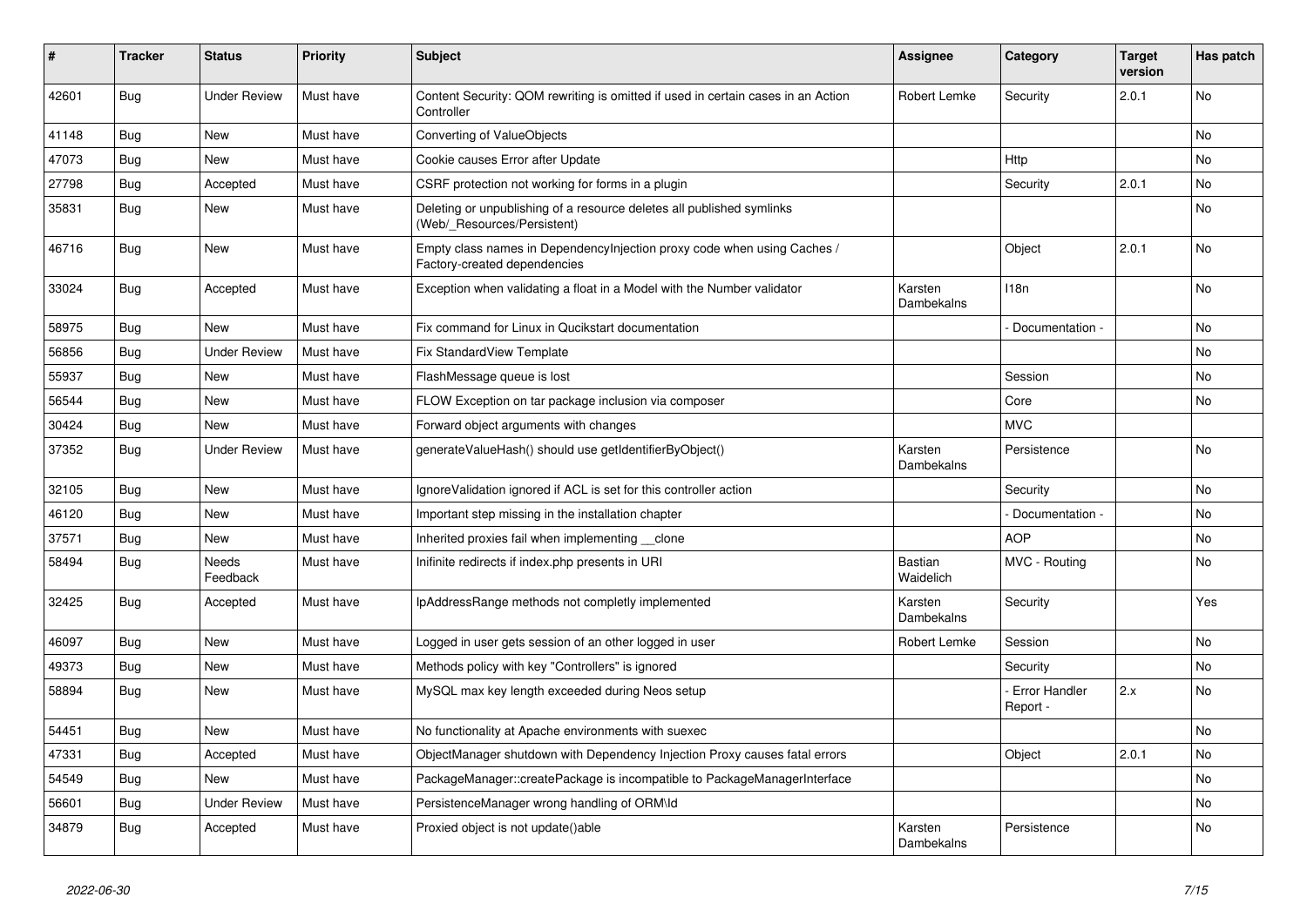| ∦     | <b>Tracker</b> | <b>Status</b>            | <b>Priority</b> | <b>Subject</b>                                                                                                                                          | <b>Assignee</b>        | Category                  | <b>Target</b><br>version | Has patch      |
|-------|----------------|--------------------------|-----------------|---------------------------------------------------------------------------------------------------------------------------------------------------------|------------------------|---------------------------|--------------------------|----------------|
| 42101 | Bug            | <b>New</b>               | Must have       | Proxyclasses are not rebuild in Development context unless cache is empty                                                                               |                        | Object                    | 2.0.1                    | <b>No</b>      |
| 39791 | <b>Bug</b>     | New                      | Must have       | Reflection data of old aspect is not removed                                                                                                            |                        | Reflection                | 1.1.1                    | No             |
| 10678 | <b>Bug</b>     | <b>New</b>               | Must have       | ReflectionService doesn't reflect methods of child classes correctly when they get<br>reflected before their parent class in the initialization process |                        | Reflection                |                          |                |
| 54046 | Bug            | <b>New</b>               | Must have       | Removal of ValueObjects from a ManyToMany relationship is not possible                                                                                  |                        | Persistence               | 2.1                      | <b>No</b>      |
| 49423 | Bug            | <b>New</b>               | Must have       | Role name and packageKey are not accessible                                                                                                             |                        |                           |                          | No             |
| 32869 | Bug            | New                      | Must have       | Security config tokenClass doesnt throw exception if not found the class                                                                                |                        | Security                  |                          | No             |
| 37227 | Bug            | On Hold                  | Must have       | securityContext->getParty is not available in widget context                                                                                            |                        | Session                   |                          | <b>No</b>      |
| 45041 | <b>Bug</b>     | <b>New</b>               | Must have       | Set file permissions doesnt work                                                                                                                        |                        | Command                   | 2.0.1                    | No             |
| 11039 | Bug            | Needs<br>Feedback        | Must have       | Static object container injects properties to result of factory object                                                                                  |                        |                           |                          | No             |
| 37473 | <b>Bug</b>     | New                      | Must have       | Subsequent Exceptions related to Doctrine Entity Manager makes it snap shut                                                                             |                        | - Testing -               |                          | No             |
| 46689 | Bug            | <b>New</b>               | Must have       | The new ClassLoader swallows Fatal Errors                                                                                                               | Marc Neuhaus           |                           |                          | No             |
| 59878 | Bug            | New                      | Must have       | TYPO3\Flow\Core\Booting\Exception\SubProcessException thrown in file Scripts.php                                                                        |                        | Error Handler<br>Report - | 1.1.1                    | <b>No</b>      |
| 35868 | <b>Bug</b>     | On Hold                  | Must have       | Unstable condition in Utility\Environment                                                                                                               | Karsten<br>Dambekalns  | Environment               |                          | <b>No</b>      |
| 45249 | Bug            | <b>New</b>               | Must have       | Update composer project-create command listing                                                                                                          |                        | Documentation -           |                          | N <sub>o</sub> |
| 41496 | <b>Bug</b>     | <b>New</b>               | Must have       | Upload identical Resources, deleting fails                                                                                                              |                        | Resource                  |                          | <b>No</b>      |
| 32873 | Bug            | Accepted                 | Must have       | Value changes for logged in account are not persisted due to session serialization                                                                      | Karsten<br>Dambekalns  |                           |                          | <b>No</b>      |
| 29405 | <b>Bug</b>     | <b>New</b>               | Must have       | When storing a new entity inside the session, it will be fully serialized instead of just<br>the reference being stored                                 |                        | Session                   |                          |                |
| 51120 | Bug            | <b>New</b>               | Must have       | \TYPO3\Flow\Core\Booting::buildSubprocessCommand - wrong command if passed<br>more than one parameters                                                  |                        | Core                      |                          | <b>No</b>      |
| 40418 | Feature        | <b>Needs</b><br>Feedback | Could have      | Add an option to flow3:cache: flush thats keeps user sessions active                                                                                    |                        | Session                   |                          | <b>No</b>      |
| 37885 | Feature        | <b>New</b>               | Could have      | Add CLI to show the object-configuration for a FLOW3 object-name                                                                                        | <b>Martin Ficzel</b>   | Cli                       |                          | <b>No</b>      |
| 47404 | Feature        | New                      | Could have      | Add getters and setters methods for introduced properties                                                                                               |                        | <b>AOP</b>                |                          | <b>No</b>      |
| 50262 | Feature        | <b>New</b>               | Could have      | Add Keywords to composer Json                                                                                                                           |                        | Package                   |                          | No             |
| 55793 | Feature        | <b>Under Review</b>      | Could have      | Add Support for groupBy                                                                                                                                 | Kerstin<br>Huppenbauer | Persistence               |                          | <b>No</b>      |
| 33049 | Feature        | <b>New</b>               | Could have      | Allow configuration of context without environment variable (needed for IIS)                                                                            |                        | Core                      |                          | <b>No</b>      |
| 45851 | Feature        | Needs<br>Feedback        | Could have      | Allow referencing environment variables in Settings yaml                                                                                                | Adrian Föder           |                           |                          | No             |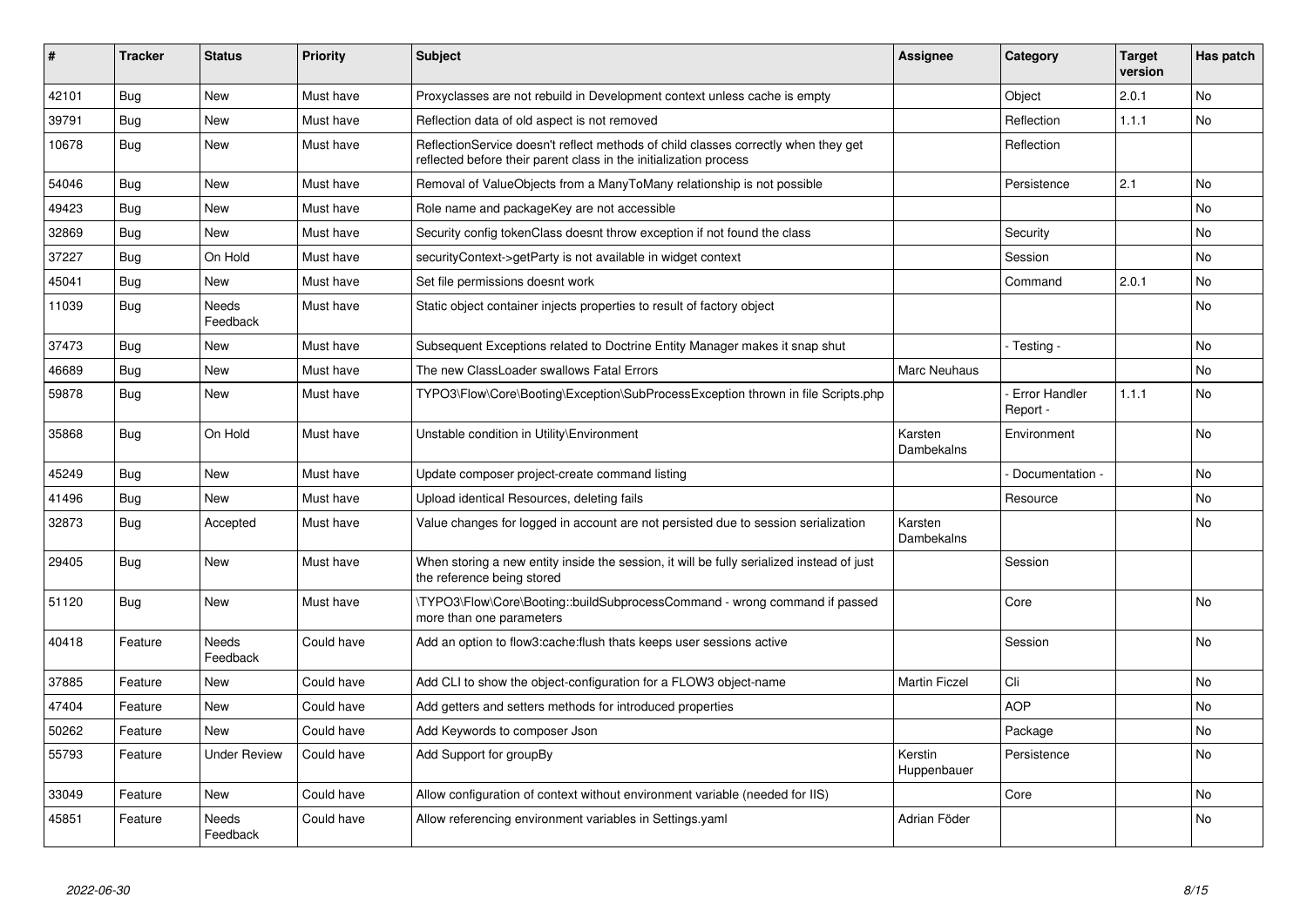| #     | <b>Tracker</b> | <b>Status</b>            | <b>Priority</b> | <b>Subject</b>                                                                                             | <b>Assignee</b>       | Category    | <b>Target</b><br>version | Has patch |
|-------|----------------|--------------------------|-----------------|------------------------------------------------------------------------------------------------------------|-----------------------|-------------|--------------------------|-----------|
| 47339 | Feature        | Needs<br>Feedback        | Could have      | Allow RequestHandlers to get the current Request injected                                                  | Alexander Berl        | Http        |                          | No        |
| 3587  | Feature        | <b>New</b>               | Could have      | Enforce validation rules for value objects already in constructor                                          |                       | Validation  |                          |           |
| 6602  | Feature        | <b>New</b>               | Could have      | Implement after invocation handling                                                                        | Andreas Förthner      | Security    |                          |           |
| 48409 | Feature        | New                      | Could have      | Introduce new Annotation "Slot" for wiring signal and slots                                                |                       | SignalSlot  |                          | No        |
| 31484 | Feature        | <b>Needs</b><br>Feedback | Could have      | possibility to modify inner workings of proxy class builder                                                |                       |             |                          | No        |
| 34133 | Feature        | <b>New</b>               | Could have      | RFC: Handle Semicolons in Path part of URIs as Scoped Path Parameters                                      |                       | Property    |                          | No        |
| 39788 | Feature        | <b>New</b>               | Could have      | RFC: Repository based NotExistsValidator                                                                   |                       | Validation  |                          | No        |
| 49039 | Feature        | New                      | Could have      | RFC: Use PSR-3 logger interface in Flow                                                                    |                       | Log         |                          | No        |
| 8981  | Feature        | New                      | Could have      | Security/Performance: Provide Webserver Configuration file for common webservers -<br>do not use .htaccess |                       |             |                          |           |
| 38222 | Feature        | New                      | Could have      | Step execution signals with concrete name                                                                  |                       | Core        |                          | No        |
| 55719 | Feature        | <b>New</b>               | Could have      | Support additional Resource Folders                                                                        |                       |             |                          | No        |
| 46050 | Feature        | New                      | Could have      | To decouple log file writing at Logger->logException                                                       |                       | Log         |                          | No        |
| 35388 | Feature        | <b>New</b>               | Could have      | Use the current package as default for translations within controllers                                     |                       | 118n        |                          | No        |
| 64842 | Feature        | <b>New</b>               | Could have      | Validation of Property should also happen before Property Mapping.                                         |                       |             |                          | No        |
| 50901 | Feature        | New                      | Should have     | @IgnoreValidation also for class fields                                                                    |                       | Validation  |                          | No        |
| 29387 | Feature        | <b>Needs</b><br>Feedback | Should have     | A token with wrong credentials should throw an exception                                                   | Andreas Förthner      | Security    |                          |           |
| 39910 | Feature        | Accepted                 | Should have     | Ability to query user based on roles                                                                       |                       | Security    |                          | No        |
| 39088 | Feature        | <b>New</b>               | Should have     | Add a sgnalslot before compilation                                                                         |                       | Core        |                          | No        |
| 43082 | Feature        | Needs<br>Feedback        | Should have     | Add CLI support for scaffolding models, views, controller                                                  |                       |             |                          | No        |
| 26943 | Feature        | Needs<br>Feedback        | Should have     | Add i18n support to domain models                                                                          | Karsten<br>Dambekalns | 118n        |                          | No        |
| 43841 | Feature        | <b>New</b>               | Should have     | Add package support to validation errors                                                                   |                       |             |                          | No        |
| 890   | Feature        | <b>New</b>               | Should have     | Add priority for advice chains                                                                             | Robert Lemke          | <b>AOP</b>  |                          |           |
| 27322 | Feature        | On Hold                  | Should have     | Add support for Appserver-in-PHP, which could result in much faster executions.                            | Christopher<br>Hlubek |             |                          | No        |
| 59672 | Feature        | <b>Under Review</b>      | Should have     | Add support for Doctrine 2.5 embeddables                                                                   | Alexander Berl        | Persistence |                          | No        |
| 36955 | Feature        | New                      | Should have     | Add type filter to var_dump()                                                                              |                       | Error       |                          | No        |
| 46216 | Feature        | New                      | Should have     | Add wincache cache backend                                                                                 |                       | Cache       |                          | No        |
| 46816 | Feature        | New                      | Should have     | Add xcache cache backend                                                                                   |                       | Cache       |                          | No        |
| 58579 | Feature        | New                      | Should have     | Adding own environment constants to Flow                                                                   |                       |             | 2.x                      | No        |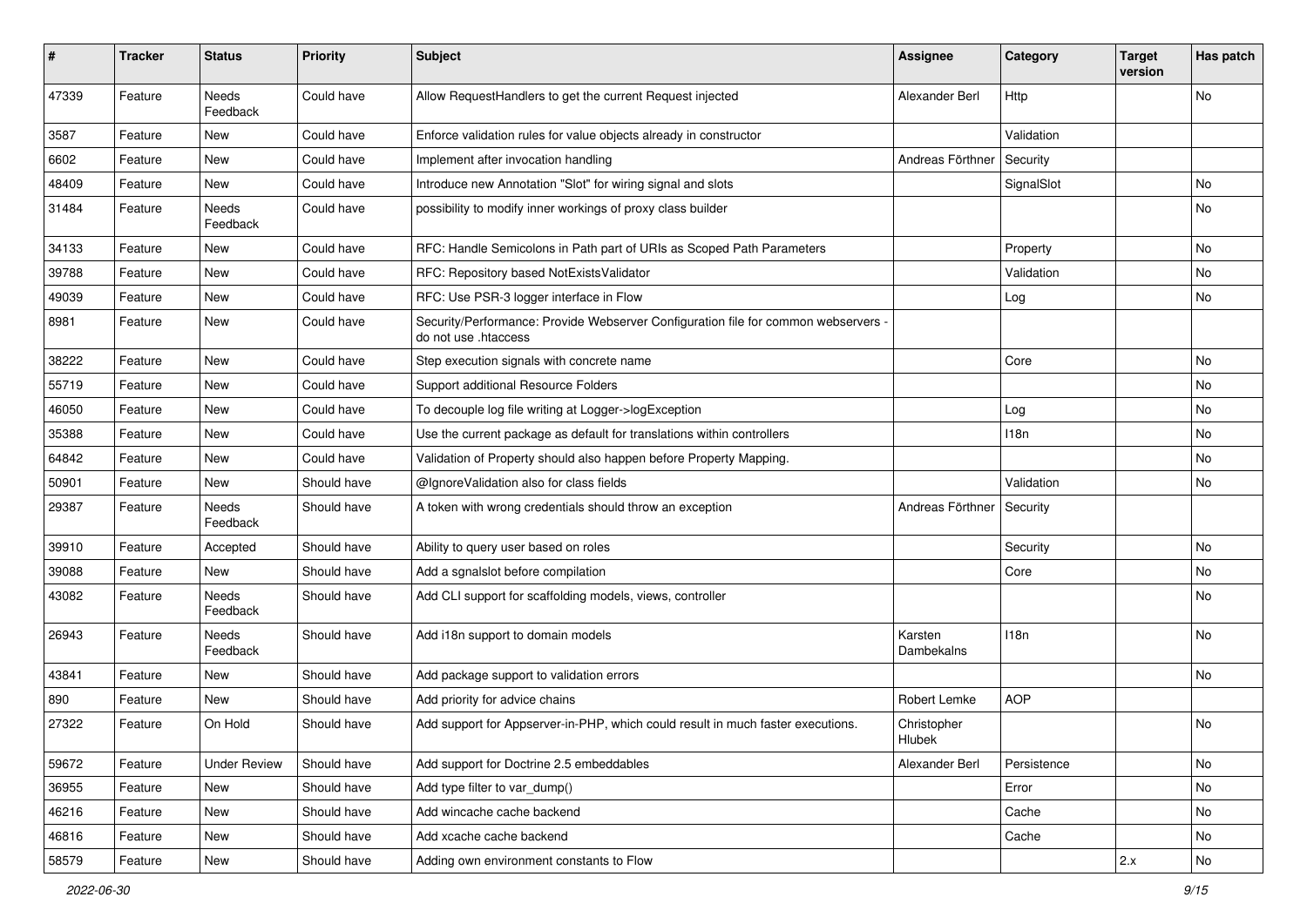| #     | <b>Tracker</b> | <b>Status</b>            | <b>Priority</b> | <b>Subject</b>                                                                                     | <b>Assignee</b>             | Category      | <b>Target</b><br>version | Has patch |
|-------|----------------|--------------------------|-----------------|----------------------------------------------------------------------------------------------------|-----------------------------|---------------|--------------------------|-----------|
| 51459 | Feature        | <b>New</b>               | Should have     | Allow catching of particular exceptions on property mapping                                        |                             | <b>MVC</b>    |                          | No        |
| 57763 | Feature        | New                      | Should have     | Allow controller / package / action as params in<br>\TYPO3\Fluid\ViewHelpers\Form\ButtonViewHelper |                             |               |                          | No        |
| 3312  | Feature        | <b>Needs</b><br>Feedback | Should have     | Allow for easy logging by annotations                                                              | Robert Lemke                | Log           |                          |           |
| 28231 | Feature        | <b>New</b>               | Should have     | Allow output to STDERR for CLI Response                                                            |                             | <b>MVC</b>    |                          |           |
| 49050 | Feature        | New                      | Should have     | Allow Subqueries in QueryInterface                                                                 |                             | Persistence   |                          | No        |
| 33587 | Feature        | New                      | Should have     | Automatically remove unused Resources                                                              |                             | Resource      |                          | No        |
| 55199 | Feature        | <b>New</b>               | Should have     | Avoid Buffering of Shell output                                                                    |                             | Cli           |                          | No        |
| 41900 | Feature        | Accepted                 | Should have     | Check for duplicate PSR-0 autoload namespaces                                                      | Christian Jul<br>Jensen     | Package       |                          | No        |
| 30933 | Feature        | <b>Needs</b><br>Feedback | Should have     | Check for unique constraints on add()                                                              | Karsten<br>Dambekalns       | Persistence   |                          | No        |
| 8463  | Feature        | New                      | Should have     | Check security policy for objects reconstituted in the session scope                               |                             | Security      |                          |           |
| 8462  | Feature        | New                      | Should have     | Check subobjects in query rewriting                                                                |                             | Security      |                          |           |
| 30428 | Feature        | New                      | Should have     | Cloning of request arguments                                                                       |                             | <b>MVC</b>    |                          |           |
| 48167 | Feature        | Accepted                 | Should have     | Command line account and role browsing                                                             | Adrian Föder                | Security      |                          | No        |
| 46910 | Feature        | New                      | Should have     | Composer integration - PackageStates.php                                                           |                             |               |                          | No        |
| 29972 | Feature        | <b>Under Review</b>      | Should have     | <b>Configurable Redirects</b>                                                                      | <b>Tim Kandel</b>           | MVC - Routing |                          | No        |
| 33710 | Feature        | <b>New</b>               | Should have     | Configuration based on Domain                                                                      |                             |               |                          | No        |
| 33937 | Feature        | Accepted                 | Should have     | Convenience method to resolve public "resource://" paths                                           | Karsten<br>Dambekalns       | Resource      |                          | No        |
| 26986 | Feature        | Accepted                 | Should have     | Debug toolbar                                                                                      | Christian Müller            |               |                          | No        |
| 5442  | Feature        | <b>New</b>               | Should have     | Destroy session / logout user on deleting an account                                               | Andreas Förthner            | Security      |                          |           |
| 30890 | Feature        | Accepted                 | Should have     | Developer Toolbar                                                                                  | Christian Müller            | <b>MVC</b>    |                          | No        |
| 55831 | Feature        | <b>New</b>               | Should have     | Different scenarios for session settings                                                           |                             |               |                          | No        |
| 35030 | Feature        | <b>Under Review</b>      | Should have     | Dynamic locale detection                                                                           | Karsten<br>Dambekalns       | 118n          |                          | No        |
| 53177 | Feature        | New                      | Should have     | entity resource policy value support for `this`                                                    |                             | Security      |                          | No        |
| 32607 | Feature        | Needs<br>Feedback        | Should have     | Export localized strings for JS consumption                                                        | Karsten<br>Dambekalns       | 118n          |                          | No        |
| 36510 | Feature        | New                      | Should have     | Firewall Redirect?                                                                                 |                             |               |                          | No        |
| 3306  | Feature        | Accepted                 | Should have     | Flush routes cache automatically on class file modifications                                       | Robert Lemke                | <b>MVC</b>    |                          |           |
| 28136 | Feature        | New                      | Should have     | HTTP Semantics for Transactions and more                                                           |                             | Persistence   |                          | No        |
| 3621  | Feature        | New                      | Should have     | Implement dynamic firewall filter registration                                                     | Andreas Förthner   Security |               |                          |           |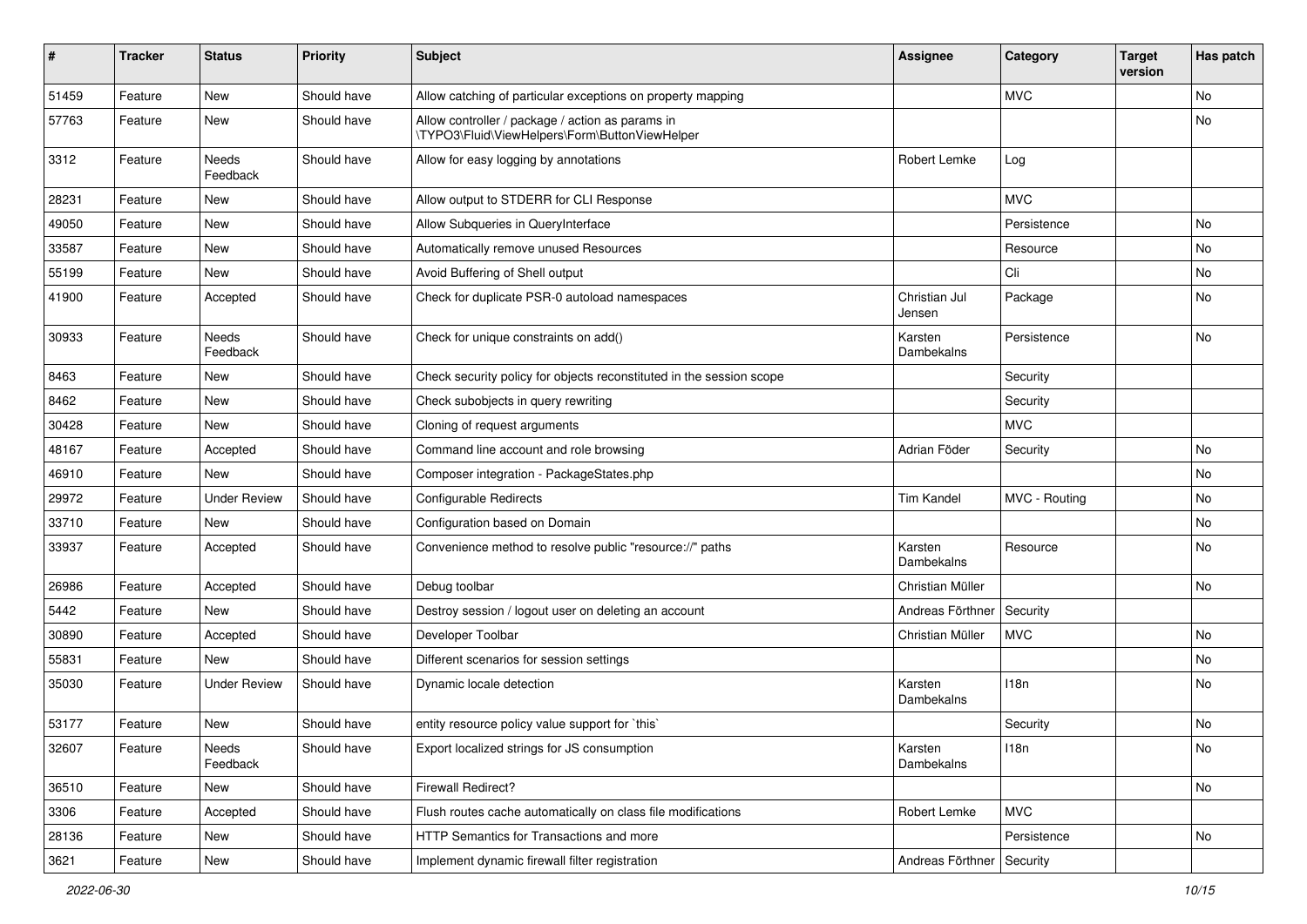| #     | <b>Tracker</b> | <b>Status</b>       | <b>Priority</b> | <b>Subject</b>                                                                                    | <b>Assignee</b>       | Category      | <b>Target</b><br>version | Has patch |
|-------|----------------|---------------------|-----------------|---------------------------------------------------------------------------------------------------|-----------------------|---------------|--------------------------|-----------|
| 6178  | Feature        | New                 | Should have     | Implement FileType and FileSize validators                                                        |                       | Validation    |                          |           |
| 6712  | Feature        | Accepted            | Should have     | Implement mixin support                                                                           | Robert Lemke          | <b>AOP</b>    |                          |           |
| 32985 | Feature        | New                 | Should have     | Implement Processing Rules when merging numerically-indexed arrays                                |                       | Utility       |                          | No        |
| 3619  | Feature        | New                 | Should have     | Implement System Policy Support/System Security                                                   | Andreas Förthner      | Security      |                          |           |
| 46063 | Feature        | New                 | Should have     | Implement username password provider with "remember me" persistent cookie                         | Christopher<br>Hlubek | Security      |                          | No        |
| 37372 | Feature        | Accepted            | Should have     | Inheritance in ORM should be configured automatically                                             | Karsten<br>Dambekalns | Persistence   |                          | No        |
| 54037 | Feature        | <b>Under Review</b> | Should have     | JsonView accepts encoding options                                                                 |                       | <b>MVC</b>    |                          | <b>No</b> |
| 32294 | Feature        | <b>New</b>          | Should have     | Lazy initialization of loggers                                                                    |                       |               |                          | No        |
| 9861  | Feature        | Needs<br>Feedback   | Should have     | Leave logging up and running as long as possible                                                  |                       | Log           |                          | No        |
| 35783 | Feature        | <b>New</b>          | Should have     | Lifecycle method after property mapping                                                           |                       | Object        |                          | No        |
| 60095 | Feature        | <b>Under Review</b> | Should have     | LockManager's LockHoldingStackPage should be configurable                                         |                       | Configuration |                          | No        |
| 44563 | Feature        | New                 | Should have     | Logged in users via HTTP Basic always get re-authenticated                                        |                       | Security      |                          | No        |
| 34816 | Feature        | New                 | Should have     | Long text encryption                                                                              |                       | Security      |                          | No        |
| 47191 | Feature        | <b>Under Review</b> | Should have     | Make (property) Validators aware of parent class and the property they belong to                  |                       | Validation    |                          | No        |
| 37373 | Feature        | <b>Under Review</b> | Should have     | Make annotation overrides / "injection" via Objects.yaml possible                                 | <b>Marc Neuhaus</b>   | Configuration |                          | No        |
| 47075 | Feature        | New                 | Should have     | Make Exception more meaningful                                                                    |                       | Resource      |                          | No        |
| 36715 | Feature        | Accepted            | Should have     | Make simultaneous use of multiple persistence backends possible                                   | Karsten<br>Dambekalns | Persistence   |                          | No        |
| 45103 | Feature        | New                 | Should have     | Make static resource URI generation available outside of Fluid                                    |                       | Resource      |                          | No        |
| 44123 | Feature        | New                 | Should have     | Make the "Flow requires the PHP setting "date.timezone"" error more beautiful                     |                       |               |                          | No        |
| 47456 | Feature        | New                 | Should have     | ManyToOne and OneToOne Relations of Objects passed as Action Argument are<br>loaded automatically |                       | Validation    |                          | No        |
| 59244 | Feature        | <b>New</b>          | Should have     | Message or Container needs context                                                                |                       |               |                          | No        |
| 39609 | Feature        | Accepted            | Should have     | <b>Migration Version</b>                                                                          | Karsten<br>Dambekalns | Migrations -  |                          | No        |
| 35781 | Feature        | New                 | Should have     | Model validation                                                                                  |                       | Validation    |                          | No        |
| 26745 | Feature        | New                 | Should have     | MVC should know about entities lying in the session                                               |                       | <b>MVC</b>    |                          | No        |
| 31262 | Feature        | New                 | Should have     | Named arguments in Objects.yaml for constructor arguments                                         |                       | Object        |                          | No        |
| 34674 | Feature        | Accepted            | Should have     | NotFoundView is not injected in ActionController                                                  | Robert Lemke          | <b>MVC</b>    |                          | No        |
| 56036 | Feature        | New                 | Should have     | Optimize autoloading                                                                              |                       |               |                          | No        |
| 56486 | Feature        | New                 | Should have     | Optimize the ObjectManager for performance                                                        |                       |               |                          | No        |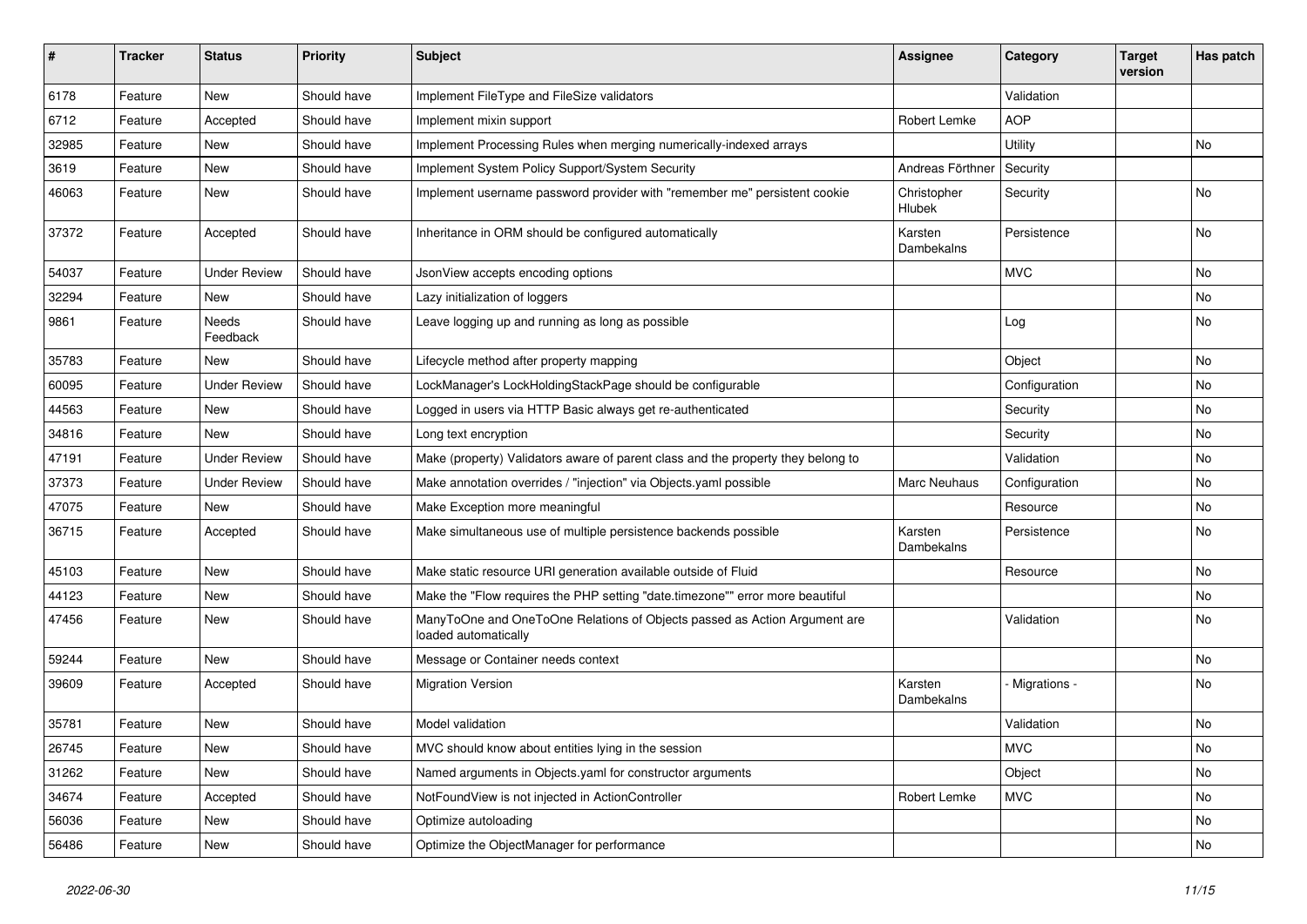| ∦     | <b>Tracker</b> | <b>Status</b>            | <b>Priority</b> | <b>Subject</b>                                                                   | <b>Assignee</b>       | Category      | <b>Target</b><br>version | Has patch     |
|-------|----------------|--------------------------|-----------------|----------------------------------------------------------------------------------|-----------------------|---------------|--------------------------|---------------|
| 30418 | Feature        | New                      | Should have     | Package bootstrapping following dependencies                                     |                       | Core          |                          |               |
| 5774  | Feature        | New                      | Should have     | Package Manager should clear all cache entries tagged with %PACKAGE%             |                       | Package       |                          |               |
| 28052 | Feature        | On Hold                  | Should have     | Possibility to enable or disable accounts                                        | Julian Kleinhans      | Security      |                          | No            |
| 48862 | Feature        | New                      | Should have     | Possibility to exclude package from file monitoring                              |                       | Monitor       |                          | <b>No</b>     |
| 9968  | Feature        | New                      | Should have     | Promote security publishing configuration automatically when persisting models   | Andreas Förthner      | Security      |                          |               |
| 28074 | Feature        | <b>Needs</b><br>Feedback | Should have     | Provide a shell script that installs Phoenix or FLOW3 from git                   | Markus Bucher         |               |                          | No            |
| 52590 | Feature        | New                      | Should have     | Provide a way to get the Doctrine QueryBuilder                                   |                       |               |                          | No            |
| 29258 | Feature        | Needs<br>Feedback        | Should have     | Provide a way to override classes by environment                                 |                       |               |                          | No            |
| 2817  | Feature        | Needs<br>Feedback        | Should have     | Provide safeguard for preventing multiple submits of a form                      |                       | <b>MVC</b>    |                          | No            |
| 29476 | Feature        | New                      | Should have     | Provider rendering time and query count for request                              |                       |               |                          |               |
| 9537  | Feature        | New                      | Should have     | Query criterions should be able to compare whole objects                         |                       | Persistence   |                          |               |
| 36509 | Feature        | New                      | Should have     | redirectToUri to an uri with acl forces a 403 because of missing csrf token.     |                       |               |                          | No            |
| 26767 | Feature        | New                      | Should have     | Reflection method to get a method return type and documentation                  |                       | Reflection    |                          |               |
| 39253 | Feature        | Accepted                 | Should have     | Remove mirroring mode option and code                                            | Karsten<br>Dambekalns | Resource      |                          | No            |
| 30423 | Feature        | New                      | Should have     | Rendering template of other action without forward                               |                       | <b>MVC</b>    |                          | No            |
| 37279 | Feature        | New                      | Should have     | Request PropertyMapping                                                          |                       | Property      |                          | No            |
| 45100 | Feature        | <b>Under Review</b>      | Should have     | RequestDispatchingAspect should check if entry point can handle current request  | Christopher<br>Hlubek |               |                          |               |
| 44891 | Feature        | New                      | Should have     | Routes should be able to enforce http/https protocol                             |                       | MVC - Routing |                          | No            |
| 37846 | Feature        | New                      | Should have     | Should be able to declare more than one controllerObjectName per requestPatterns |                       | Security      |                          | No            |
| 3728  | Feature        | New                      | Should have     | Support arrays of objects as controller arguments                                |                       | <b>MVC</b>    |                          |               |
| 26765 | Feature        | Accepted                 | Should have     | Support class schema features for every reflected class                          | Karsten<br>Dambekalns | Reflection    |                          | No            |
| 46371 | Feature        | <b>New</b>               | Should have     | Support compilation of static information in proxy classes                       | Christopher<br>Hlubek |               |                          | <b>No</b>     |
| 41420 | Feature        | New                      | Should have     | Support entity versioning                                                        |                       | Persistence   |                          | $\mathsf{No}$ |
| 9313  | Feature        | New                      | Should have     | Support for currencies                                                           |                       | 118n          |                          | No            |
| 32106 | Feature        | Accepted                 | Should have     | Support for Object source in PropertyMapper                                      |                       | Property      |                          | Yes           |
| 56556 | Feature        | New                      | Should have     | support has Property and is Property                                             |                       |               |                          | No            |
| 48657 | Feature        | <b>Under Review</b>      | Should have     | support HTTP_RANGE                                                               |                       |               |                          | No            |
| 47273 | Feature        | New                      | Should have     | Support mapping properties with differing types for setter and property          |                       | Property      |                          | No            |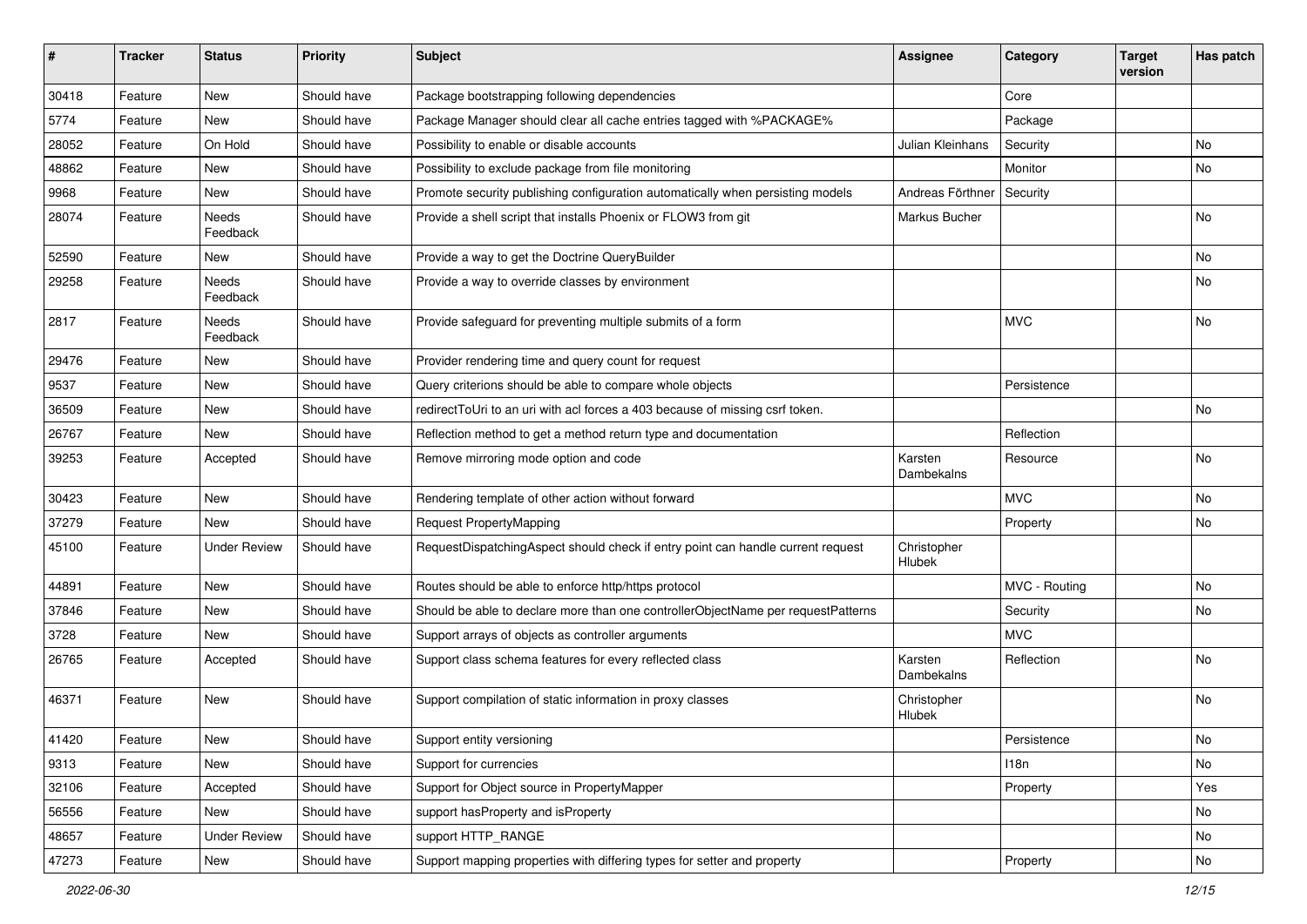| #     | <b>Tracker</b> | <b>Status</b>       | <b>Priority</b> | <b>Subject</b>                                                                                            | Assignee                     | Category      | <b>Target</b><br>version | Has patch |
|-------|----------------|---------------------|-----------------|-----------------------------------------------------------------------------------------------------------|------------------------------|---------------|--------------------------|-----------|
| 3153  | Feature        | <b>New</b>          | Should have     | Support of action based filter rules defined by annotation.                                               |                              | <b>MVC</b>    |                          |           |
| 51676 | Feature        | <b>Under Review</b> | Should have     | Support of symlinks for Resources                                                                         |                              | Resource      |                          | No        |
| 30258 | Feature        | New                 | Should have     | Support optional package dependencies                                                                     |                              |               |                          |           |
| 56916 | Feature        | <b>New</b>          | Should have     | Support PATCH request method as of RFC5789                                                                |                              | Http          |                          | No        |
| 4146  | Feature        | Accepted            | Should have     | Support typed parameters for validation                                                                   | Karsten<br>Dambekalns        | Validation    |                          |           |
| 45409 | Feature        | New                 | Should have     | Support validation of abstract nested properties                                                          |                              | Validation    |                          | No        |
| 3588  | Feature        | Accepted            | Should have     | Support value objects in the Object Factory                                                               | Robert Lemke                 | Object        |                          |           |
| 1856  | Feature        | New                 | Should have     | The Package Manager checks dependencies between packages on each activation<br>deactivation               | Christopher<br><b>Hlubek</b> | Package       |                          |           |
| 33018 | Feature        | New                 | Should have     | Translator should support override of labels from other packages                                          |                              | 118n          |                          | No        |
| 43572 | Feature        | <b>New</b>          | Should have     | Uri should support manipulation of query arguments                                                        |                              |               |                          | No        |
| 28399 | Feature        | Needs<br>Feedback   | Should have     | Validation message and code should be configurable for bundled validators                                 |                              | Validation    |                          | No        |
| 31261 | Feature        | New                 | Should have     | Virtual objects - generate proxy classes for interfaces                                                   |                              | Object        |                          | No        |
| 47951 | Feature        | New                 | Should have     | Warn if persistence stack is not empty at the end of a get-request                                        |                              | Persistence   |                          | No        |
| 37405 | Feature        | <b>Under Review</b> | Should have     | When changing a property wich is used in routing the Link-VH should direkt to the<br>new properties value |                              | MVC - Routing |                          | No        |
| 8464  | Feature        | New                 | Should have     | Write settings using the ConfigurationManager                                                             |                              | Configuration |                          | No        |
| 46318 | Feature        | <b>New</b>          | Should have     | [caching framework] Extend cache interface to handle multiple entries                                     |                              | Cache         |                          | No        |
| 1785  | Feature        | New                 | Must have       | Automatic garbage collection for expired cache entries                                                    |                              | Cache         |                          |           |
| 58622 | Feature        | New                 | Must have       | Clearer Exception: Array to string conversion                                                             |                              | Core          |                          | No.       |
| 3580  | Feature        | New                 | Must have       | Create an administration panel for the FLOW3 Development context                                          |                              | <b>MVC</b>    |                          |           |
| 50115 | Feature        | <b>Under Review</b> | Must have       | During the policy loading, we need to take care if class exist                                            | Dominique Feyer              | Security      |                          | Yes       |
| 37212 | Feature        | Accepted            | Must have       | Edge Side Includes (ESI)                                                                                  | Robert Lemke                 | Http          |                          | No        |
| 55870 | Feature        | New                 | Must have       | Enhance f:form.textfield or add a f:form.datefield VH with enhanced validation and<br>propertymapping     | Christian Müller             |               |                          | No        |
| 56639 | Feature        | New                 | Must have       | Implement "getPrivateStorageUriByResource()" for recieving (image-) file URIs                             | Robert Lemke                 |               | 2.x                      |           |
| 38065 | Feature        | New                 | Must have       | Implement content security for DQL queries                                                                | Andreas Förthner   Security  |               |                          | No        |
| 40555 | Feature        | Accepted            | Must have       | Missing command arguments parameter in Core\Booting\Scripts::executeCommand()                             | Karsten<br>Dambekalns        | Core          |                          | Yes       |
| 6603  | Feature        | <b>New</b>          | Must have       | Provide a policy management API                                                                           | Andreas Förthner             | Security      |                          |           |
| 44738 | Feature        | <b>New</b>          | Must have       | Re-Validation of argument's custom validators                                                             |                              | Validation    |                          | No        |
| 56744 | Feature        | New                 | Must have       | stay logged in                                                                                            |                              |               |                          | No        |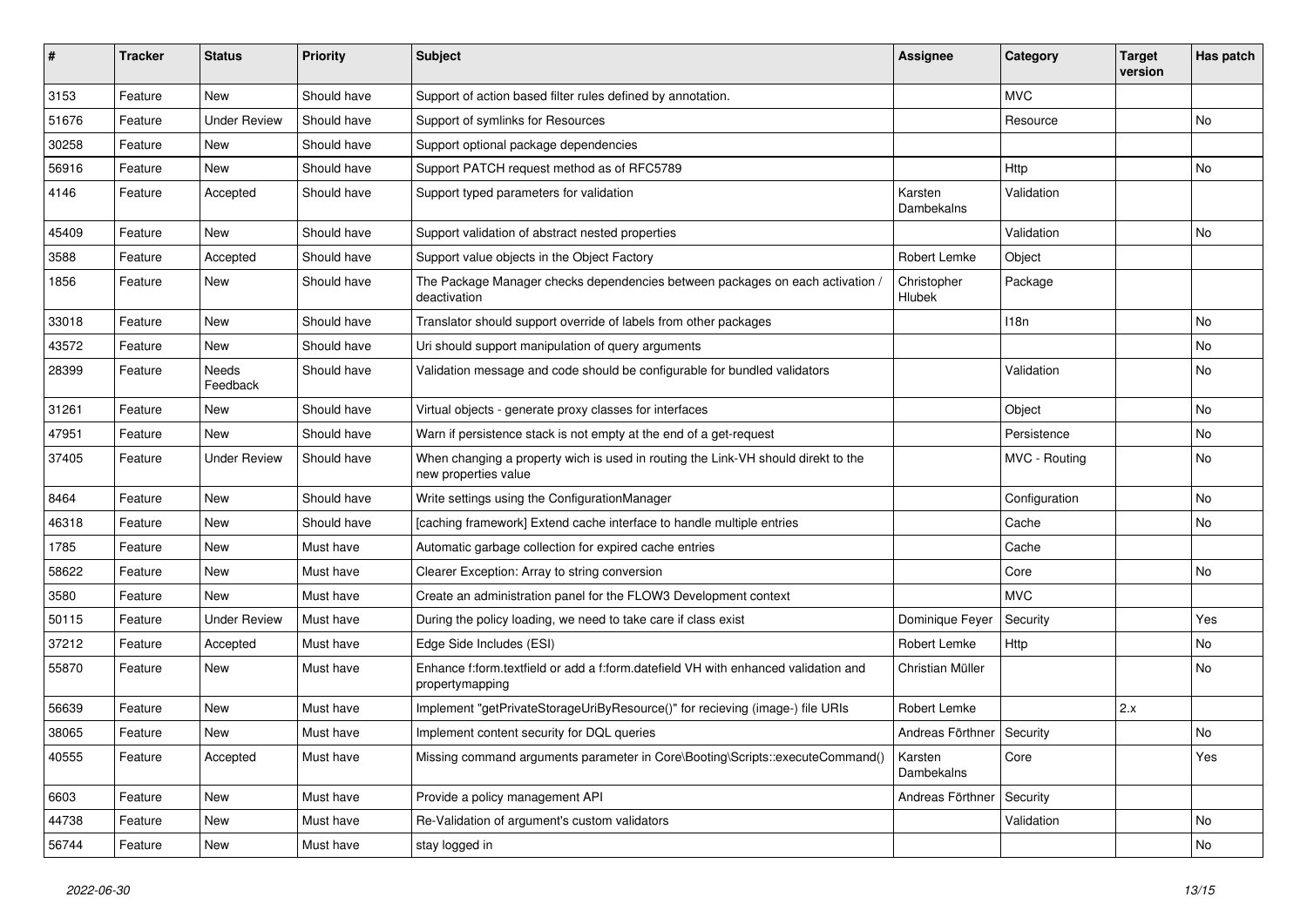| #     | <b>Tracker</b>   | <b>Status</b>       | Priority    | <b>Subject</b>                                                                                        | <b>Assignee</b>         | Category          | <b>Target</b><br>version | Has patch |
|-------|------------------|---------------------|-------------|-------------------------------------------------------------------------------------------------------|-------------------------|-------------------|--------------------------|-----------|
| 3305  | Feature          | Accepted            | Must have   | Unmodified objects retrieved from a repository should not be validated in the<br>controller           | Robert Lemke            | <b>MVC</b>        |                          | No        |
| 56602 | Major<br>Feature | New                 | Should have | Handling Of Multi Identity Entities                                                                   |                         | Persistence       |                          | No        |
| 58184 | Major<br>Feature | New                 | Should have | HTTP request argument building for different use cases                                                |                         | Http              |                          | No        |
| 33258 | Major<br>Feature | Accepted            | Should have | Implement support for Assetic                                                                         |                         |                   |                          | No        |
| 3585  | Major<br>Feature | New                 | Should have | Implement support for value objects                                                                   |                         |                   |                          | No        |
| 62292 | Major<br>Feature | New                 | Should have | Support for entity translation                                                                        |                         | 118n              | 2.x                      | No        |
| 27561 | Task             | Accepted            | Could have  | Complete documentation                                                                                |                         | - Documentation - |                          | No        |
| 49025 | Task             | <b>Under Review</b> | Could have  | Dynamic locale detection / determination                                                              | Adrian Föder            | 118n              | 2.1                      | No        |
| 37831 | Task             | New                 | Could have  | Evaluate using PHP 5.4's internal web server for Functional Testing                                   |                         | - Testing -       |                          | No        |
| 6601  | Task             | On Hold             | Could have  | Introduce a new roles definition syntax including runtime constraints                                 | Andreas Förthner        | Security          |                          |           |
| 8923  | Task             | <b>Under Review</b> | Could have  | Provide a Nginx Server Configuration for FLOW3                                                        | Christian Müller        | - Documentation - | 1.1.1                    | No        |
| 55953 | Task             | New                 | Could have  | Repair and streamline ValueObject support                                                             |                         | Persistence       |                          | No        |
| 31339 | Task             | On Hold             | Could have  | Search                                                                                                |                         | Documentation -   |                          | No        |
| 42550 | Task             | <b>Under Review</b> | Should have | Add top-level .htaccess to block everything but Web                                                   | Karsten<br>Dambekalns   |                   |                          | No        |
| 41414 | Task             | Needs<br>Feedback   | Should have | Check packageKey naming / file structure below Packages/Vendor                                        |                         | Package           |                          | No        |
| 51286 | Task             | New                 | Should have | Custom error views should introduce a controller context somehow                                      |                         |                   |                          | No        |
| 49806 | Task             | Accepted            | Should have | Date formatting should care about the time zone                                                       | Adrian Föder            | 118n              |                          | No        |
| 44712 | Task             | Accepted            | Should have | Decouple Argument-Building in the HTTP-Request-Constructor                                            |                         | Http              |                          | No        |
| 46823 | Task             | Accepted            | Should have | Detect APC and APCu correctly                                                                         |                         | Cache             |                          | No        |
| 46425 | Task             | <b>Under Review</b> | Should have | DI proxy classes use raw reflection instead of RelfectionService                                      | Christian Müller        | Core              | 2.0.1                    | No        |
| 58408 | Task             | New                 | Should have | Disable manualy persisting                                                                            |                         |                   |                          | No        |
| 42465 | Task             | New                 | Should have | Document i18n settings                                                                                |                         | Documentation -   | 2.0.1                    | No        |
| 35709 | Task             | New                 | Should have | Implement global Command aliases                                                                      |                         | Cli               |                          | No        |
| 50382 | Task             | New                 | Should have | Impossible to use arguments in CLI that are added by overriding<br>initializeCommandMethodArguments() |                         | Command           |                          | No        |
| 41832 | Task             | New                 | Should have | Improve error handling for incompatible packages                                                      | Christian Jul<br>Jensen | Package           |                          | No        |
| 46009 | Task             | New                 | Should have | Improve error message for missing class in Flow annotation driver                                     |                         | Persistence       |                          | No        |